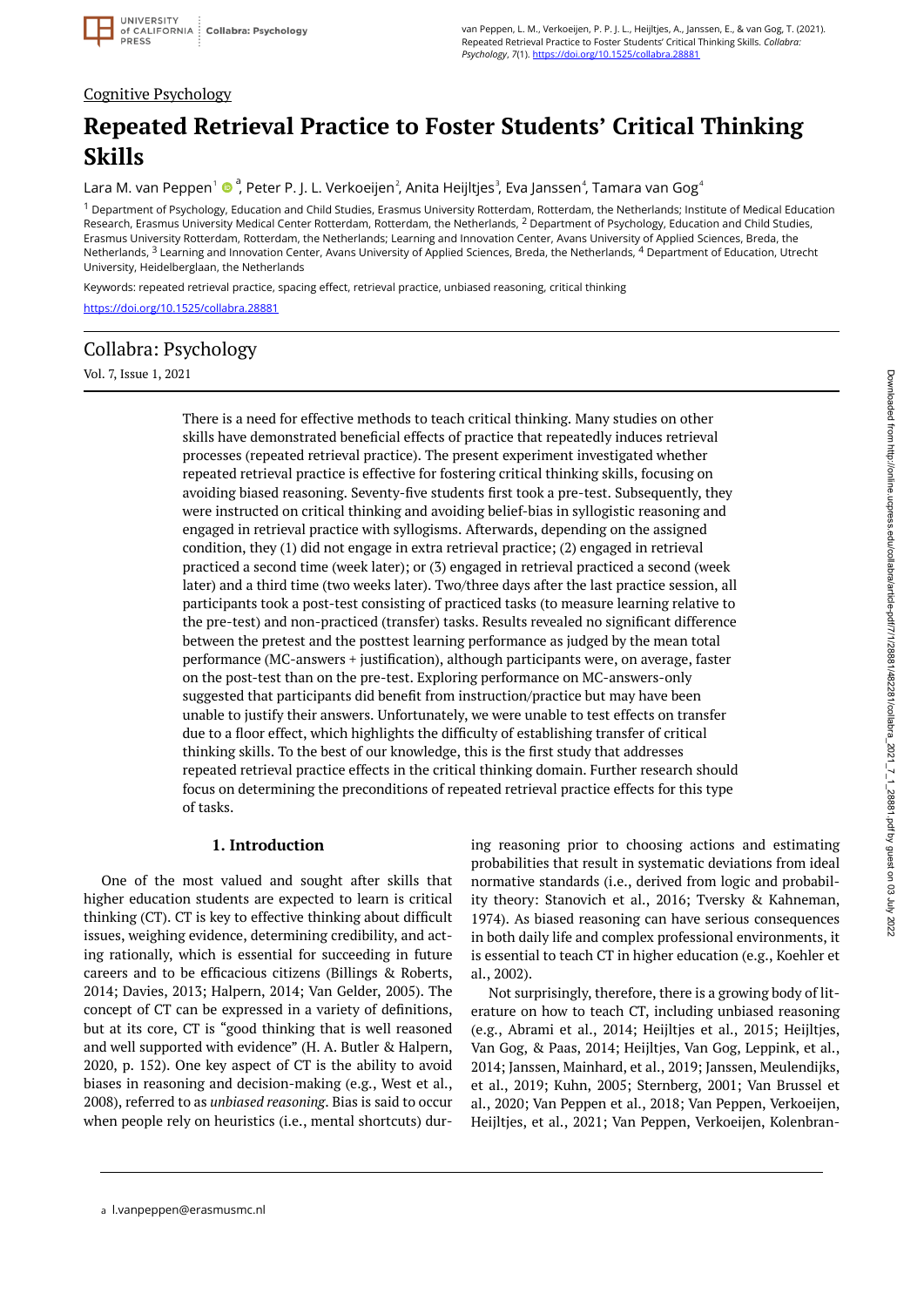der, et al., 2021). It is well established, for instance, that explicit teaching of CT combined with practice on domainrelevant problems improves learning of general CT-skills (Abrami et al., 2008, 2014) and CT-skills required for unbiased reasoning specifically (Heijltjes et al., 2015; Heijltjes, Van Gog, & Paas, 2014; Heijltjes, Van Gog, Leppink, et al., 2014). Especially when students are exposed to authentic and sense-making problems (i.e., authentic instruction) or discuss specific problems cooperatively (i.e., dialogue) and when these instructional approaches are combined with one-on-one coaching/mentoring on students' CT (Abrami et al., 2014).

Nonetheless, while some effective instructional approaches for learning CT have been identified, it is still unclear which methods are most effective in supporting the ability to transfer what has been learned (Halpern & Butler, 2019; Heijltjes et al., 2015; Heijltjes, Van Gog, & Paas, 2014; Heijltjes, Van Gog, Leppink, et al., 2014; Ritchhart & Perkins, 2005; Tiruneh et al., 2014, 2016; Van Peppen et al., 2018; Van Peppen, Verkoeijen, Heijltjes, et al., 2021; Van Peppen, Verkoeijen, Kolenbrander, et al., 2021). Transfer is the process of applying one's prior knowledge or skills to related materials or some new context (e.g., Barnett & Ceci, 2002; Cormier & Hagman, 2014; Haskell, 2001; Perkins & Salomon, 1992; Salomon & Perkins, 1989). There are some insights into fostering transfer of CT-skills to isomorphic tasks (in this study referred to as learning; e.g., Heijltjes, Van Gog, Leppink, et al., 2014), but not into transfer to novel tasks that share underlying principles but have not been previously encountered (e.g., Heijltjes et al., 2015; Heijltjes, Van Gog, Leppink, et al., 2014; Van Peppen et al., 2018; Van Peppen, Verkoeijen, Heijltjes, et al., 2021; Van Peppen, Verkoeijen, Kolenbrander, et al., 2021). As it is crucial that students can successfully apply the CT-skills acquired at a later time and to novel contexts/problems and it would be unfeasible to train students on each and every type of reasoning bias they will ever encounter, more knowledge is needed into the conditions that not only yield learning of CT-skills but also transfer.

Previous research has demonstrated that to establish learning *and* transfer, learners have to *actively* construct meaningful knowledge from to-be-learned information, by mentally organizing it in coherent knowledge structures and integrating these with one's prior knowledge (Bassok & Holyoak, 1989; Fiorella & Mayer, 2016; Gick & Holyoak, 1983; Holland et al., 1989; Wittrock, 2010). This, in turn, can aid future problem solving (Kalyuga, 2011; Renkl, 2014; Van Gog et al., 2019): if a situation presents similar requirements and the learner recognizes them, they may select and apply the same or a somewhat adapted learned procedure to solve the problem. One of the strongest learning techniques known to promote the construction of meaningful knowledge structures, is having students retrieve tobe-learned material from memory, known as practice testing or retrieval practice (e.g., Dunlosky et al., 2013; Fiorella & Mayer, 2015, 2016; Roediger & Butler, 2011). The effect of retrieval practice seems to be extremely robust (for reviews, see Carpenter, 2012; Delaney et al., 2010; Moreira et al., 2019; Pan & Rickard, 2018; Rickard & Pan, 2017; Roediger & Butler, 2011; Roediger & Karpicke, 2006b; Rowland, 2014) emerging on measures of both learning and transfer, and with different kinds of materials and test formats (e.g., A. C. Butler, 2010; Carpenter & Kelly, 2012; McDaniel et al., 2012, 2013; Rohrer et al., 2010).

#### **1.1 Repeated Retrieval Practice**

The effect of retrieval practice seems to be positively related to the number of successful retrieval attempts during practice (e.g., Rawson & Dunlosky, 2011; Roediger & Karpicke, 2006a), albeit with diminishing returns. For example, in Experiment 2 from the study by Roediger and Karpicke (2006a), participants either studied a prose passage multiple times (SSSS condition), studied a prose passage multiple times and took one free recall retrieval practice test (SSST condition) or studied a prose passage once and took a free recall retrieval practice test thrice (STTT condition). Subsequently, a delayed final free recall test on the prose passage was administered in all conditions. The results on this final free recall test showed that taking a single retrieval practice test increased the free recall performance relative to the control condition from a mean score of 40% correct to a mean score of 56% correct. Furthermore, repeated retrieval practice (i.e., the STTT condition) increased the free recall performance to a mean of 61% correct, hence showing diminishing returns for extra retrieval practice. That is, where a single retrieval practice test in the SSST condition lifted final test performance with 16% points, the two additional retrieval practice tests increased the final test performance with only 5% points. These diminishing returns of repeated retrieval practice might be due to the fact that the practice testing effect depends not only on the number of successful retrieval attempts but also on the effort that is required to successfully retrieval information from memory. According to the retrieval effort hypothesis (e.g., Pyc & Rawson, 2009) the effect of retrieval practice becomes larger when successful retrieval attempts require more effort. When information is repeatedly retrieved from memory, the effort associated with successful retrieval is likely to decrease, which will lead to diminishing returns of repeated retrieval practice.

Despite the potential of repeated retrieval for learning, its impact has not been investigated in research on CT. Therefore, the present study sought to determine whether repeated retrieval practice is beneficial to foster learning of CT-skills as well, and whether it can additionally facilitate transfer. For educational practice, it is relevant to identify the most efficient schedule from among those that achieve a desired level of durability. While the majority of studies were conducted in laboratory settings, the current study was conducted as part of an existing CT-course using educationally relevant practice sessions (multiple practice tasks within a session) and retention intervals (days/weeks). To the best of our knowledge, this is the first study that investigated the effects of repeated retrieval practice in the CTdomain.

#### **1.2 The Present Study**

Participants first completed a pretest including syllogistic reasoning tasks (for an overview of the study design, see [figure 1\)](#page-2-0), which examined their tendency to be influenced by the believability of a conclusion when evaluating the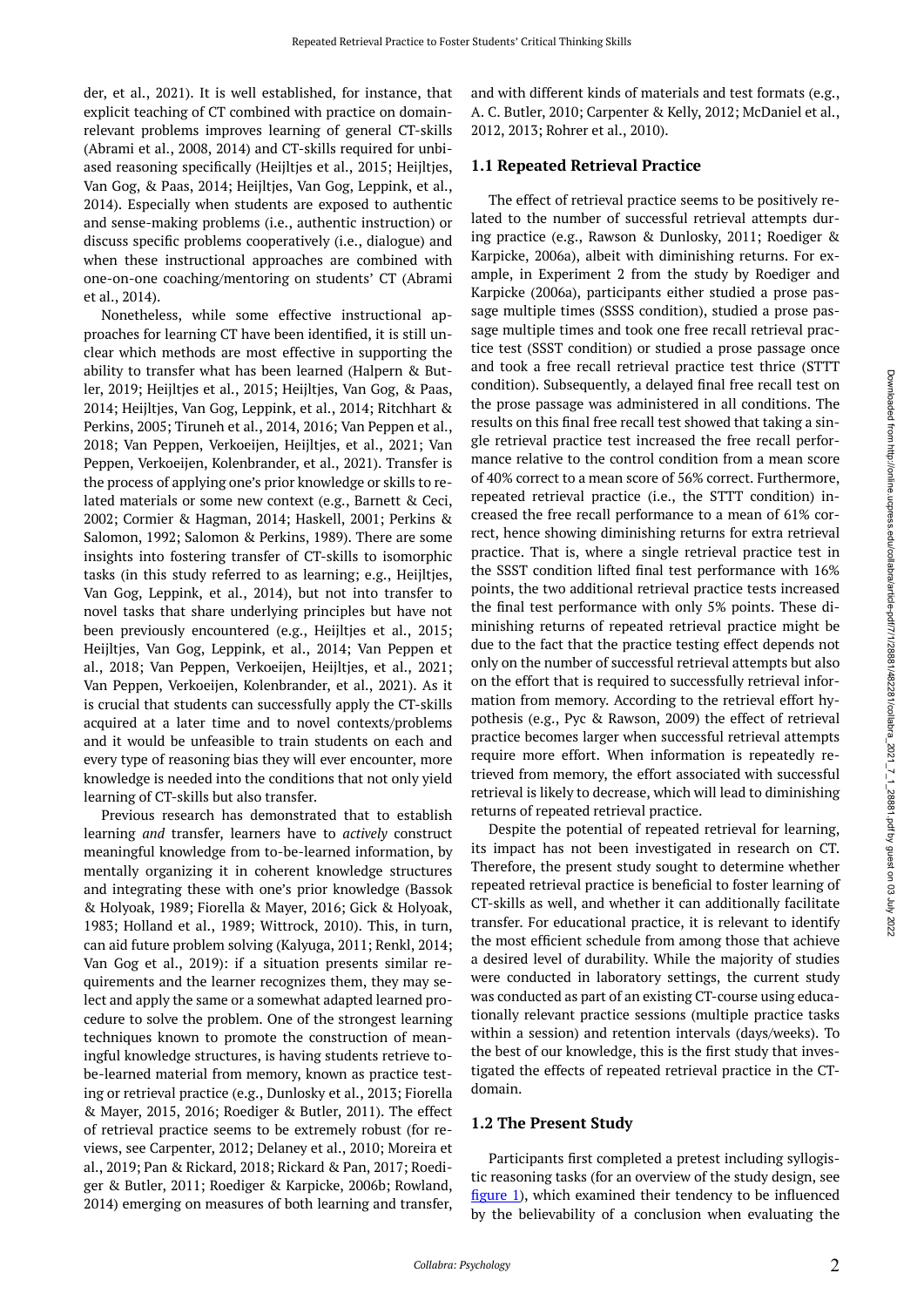<span id="page-2-0"></span>

#### **Figure 1. Study design per instructional condition**

*Note.* All participants completed the posttest two or three days after their last practice session.

logical validity of arguments. Thereafter, they received instructions on CT in general and on syllogisms in particular. Subsequently, they engaged in retrieval practice with these tasks on domain-specific problems. Depending on condition, participants (1) did not engage in extra retrieval practice with these tasks (practice once); (2) engaged in retrieval practice a second time (one week later; practice twice); or (3) engaged in retrieval practice a second (one week later) and third time (two weeks after second time; practice thrice). Subsequently, all participants completed a posttest including practiced tasks (i.e., syllogistic reasoning tasks; measure of *learning*) and non-practiced tasks (i.e., Wason selection tasks; measure of *transfer*) two or three days after their last practice session. Participants had to indicate after each test and practice item how much effort they invested on that item and time-on-task was logged during all phases. Furthermore, they were asked after each practice session to assess how well they thought they understood the practice problems (i.e., global judgment of learning; JOL) to gain insight into the added value of extra practice according to the students themselves. Previous research has demonstrated that students' JOLs are related to their learning strategies and study time (i.e., monitoring learning processes; e.g., Koriat, 1997; Nelson et al., 1994; Zimmerman, 2000) and, thus, may indirectly contribute to performance enhancement.

We hypothesized that explicit CT-instructions combined with retrieval practice would be effective for *learning*: thus, we expected an overall mean pretest to posttest performance gain on learning items in all conditions (Hypothesis 1). Furthermore, and more importantly, we expected that practicing retrieval twice would lead to a higher pretest to posttest performance gain on learning items (Hypothesis 2a) and a higher posttest performance on transfer items<sup>1</sup> (Hypothesis 3a) than practicing retrieval once. We expected that practicing retrieval thrice would lead to a higher pretest to posttest performance gain on learning items (Hypothesis 2b) and a higher posttest performance on transfer

items (Hypothesis 3b) than practicing retrieval twice. However, as outlined before, prior research suggests that additional retrieval practice will have diminishing returns on the final test, so we expected these differences to be smaller than the differences between practicing retrieval once and twice.

To get more insight into the effectiveness (higher performance) and efficiency (i.e., performance/investment of mental effort or time; Van Gog & Paas, 2008) of repeated retrieval practice on learning and transfer, we explored the invested mental effort, time-on-test, and JOLs. Thus, we exploratively compared the practice conditions on invested mental effort on test items, time-on-test, and JOLs.

#### **2. Method**

The hypotheses and complete method section were preregistered on the Open Science Framework (OSF). All data, script files, and materials (in Dutch) are available on the project page that we created for this study [\(https://osf.io/](https://osf.io/pfmyg/) [pfmyg/\)](https://osf.io/pfmyg/).

#### **2.1 Participants and Design**

Participants were all first-year 'Safety and Security Management' students attending a Dutch University of Applied Sciences (*N =* 103). Eleven students did not complete the posttest and two students completed the posttest a week late and therefore were excluded from the analyses (as this may have influenced the results). Seventeen participants were excluded because of non-compliance, i.e., when more than half of the practice tasks during one of the essential practice sessions were not read seriously.<sup>2</sup> Due to a technical problem, one class of students (i.e., 24 students) did not receive the demographic questionnaire and the pretest. Together, this resulted in a final sample of 75 students for the posttest-only analyses (i.e., completed all essential sessions, excluding the demographic questions and pretest) and a subsample of 51 students (68%) for the pretest to

Fast readers (i.e., maximum reading speed of 0.17 seconds per word; e.g., Trauzettel-Klosinski & Dietz, 2012), taken as a limit. 2

<sup>1</sup> Because transfer items were not included in the pretest, we are not able to detect transfer *gains*.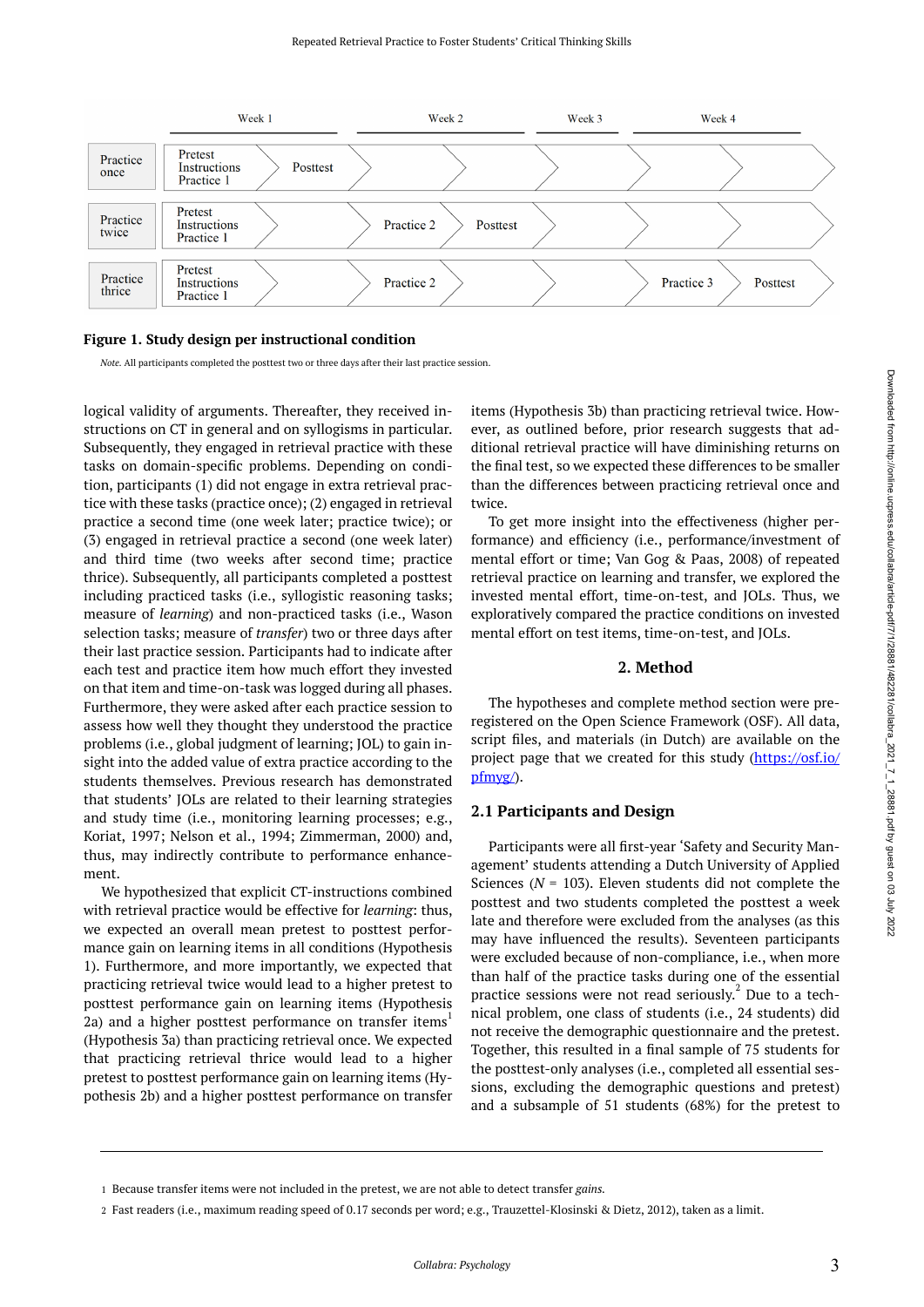posttest analyses (i.e., completed all essential sessions: *M*<sub>age</sub> = 19.47, SD = 1.64; 25 female).

We calculated power functions of our analyses using the G\*Power software (Faul et al., 2009). The power of our oneway ANOVAs –under a fixed alpha level of .05 and with a sample size of 75– is estimated at .11, .47, and .87 for picking up a small ( $\eta_p^2$  = .01), medium ( $\eta_p^2$  = .06), and large  $(\eta_p^2 = .14)$  effect. Regarding the crucial interaction between number of practice sessions and test moment –again calculated under a fixed alpha level of .05, but with a sample size of 51 and a correlation between measures of .64– the power is estimated at .27, .95, and >.99 for picking up a small, medium, and large interaction effect, respectively. Thus, our sample size under the above assumptions should be sufficient to pick up medium-large effects, and previous studies on repeated (retrieval) practice mainly demonstrated medium-large effects (e.g., Roediger & Karpicke, 2006b).

The educational committee of the university approved on conducting this study within the curriculum. In week 1, all participants first completed the CT-skills pretest, followed by the CT-instructions and practice session one (see [figure 1](#page-2-0) for an overview). Participants were randomly assigned to one of three conditions. They either (1) did not practice extra with the tasks (practice once condition, posttest only:  $n = 26$ ; both tests:  $n = 16$ ), (2) practiced a second time in week 2 (practice twice condition,  $n = 25$ ;  $n = 16$ ), or (3) practiced a second time in week 2 and a third time in week 4 (practice thrice condition, *n* = 24; *n* = 19). Participants completed the CT-skills posttest two or three days after their last practice session.

#### **2.2 Materials**

**2.2.1 CT-skills tests.** The content of the surface features of all items was adapted to participants' study domain. The pretest consisted of 16 syllogistic reasoning items across two categories (i.e., conditional and categorical syllogisms, see Appendix S1 for an example with explanation of each category), which were used to measure *learning,* as these were instructed and practiced during the training phase. All of the items included a belief bias (i.e., when the conclusion aligns with your prior beliefs or real-world knowledge but is invalid or vice versa; Evans et al., 1983; Markovits & Nantel, 1989; Newstead et al., 1992) and examined the tendency to be influenced by the believability of a conclusion when evaluating the logical validity of arguments (Evans, 1977, 2003). These types of tasks are frequently used to measure people's ability to avoid biases (e.g., Stanovich et al., 2016).

Our tests consisted of  $3 \times$  affirming the consequent of a conditional statement (if *p* then *q*, *q* therefore *p*; invalid); 3 × denying the consequent of a conditional statement (if *p*  then *q*, not *q* therefore not *p*; valid);  $2 \times$  affirming the antecedent of a conditional statement (if *p* then *q*, *p* therefore  $q$ ; valid);  $2 \times$  denying the antecedent of a conditional statement (if *p* then *q*, not *p* therefore not *q*; invalid);  $3 \times$  categorical syllogism 'no A is B, some C are B, therefore some C are not A' (valid); and  $3 \times$  categorical syllogism 'no A is B, some C are B, therefore some A are not C' (invalid). Participants had to indicate for each item whether the conclusion was valid or invalid and to explain their multiple-choice (MC)

answer to check their understanding (on the MC-answers they might be guessing). They could earn 1 point for the correct MC-answer and 1 point for a correct and 0.5 point for a partially correct explanation (see subsection 2.4). The MC and explanation scores were sum-scored and, thus, the maximum total score on the learning items was 32 points.

The posttest was identical to the pretest but, additionally, six Wason selection items were added that measured the tendency to confirm a hypothesis rather than to falsify it (see the Appendix for two examples with explanations; e.g., Dawson et al., 2002; Evans, 2002; Stanovich, 2011). These items measured *transfer* as they were not instructed/practiced but shared similar features with the four types of conditional syllogisms. Our test consisted of 3 abstract versions and 3 versions including study-related context. A MC-format with four answer options was used in which only a specific combination of two selected answers was the correct answer. One point was assigned for each correct answer (see subsection 2.4), resulting in a maximum total score of six points on the transfer items.

**2.2.2 CT-instructions.** The video-based CT-instructions (15 min.) consisted of a general CT-instruction (i.e., features of CT and attitudes/skills needed to think critically) and explicit instructions on belief-bias in syllogisms that consisted of a worked example of each of the six types in the pretest. The worked examples showed the correct line of reasoning and included possible problem-solving strategies, which allowed participants to mentally correct initially erroneous responses. At the end, participants received a hint stating that the principles used in these examples can be applied with several other reasoning tasks.

**2.2.3 CT-practice.** Participants could practice retrieval on the six types of syllogisms on topics that they might encounter in their working-life. Participants were instructed to read the problems thoroughly and to choose the correct MC-answer option, provided directly below the problems. They had to deliberately recall the relevant information from their memory to solve the problems. After each practice-task, they received correct-answer feedback and were given a worked example in which the line of reasoning was explained in steps and clarified with a visual representation. The second and third practice sessions were parallel versions of the first one (i.e. structurally equivalent problems but with different surface features).

**2.2.4 Mental effort.** After each test item and after each CT-practice problem, participants were asked to indicate how much effort they invested on completing that task, on a 9-point scale ranging from (1) very, very low effort to (9) very, very high effort (Paas, 1992).

**2.2.5 Global judgments of learning (JOL).** At the end of each practice session, participants made a JOL on how well they thought they understood the CT-practice problems on a 7-point scale ranging from (1) very poorly to (7) very well (Koriat et al., 2002; Thiede et al., 2003).

#### **2.3 Procedure**

The study was run during the first four weeks of a CTcourse in the Integral Safety and Security Management study program of an institute of higher professional education. The CT-skills pretest and first practice session were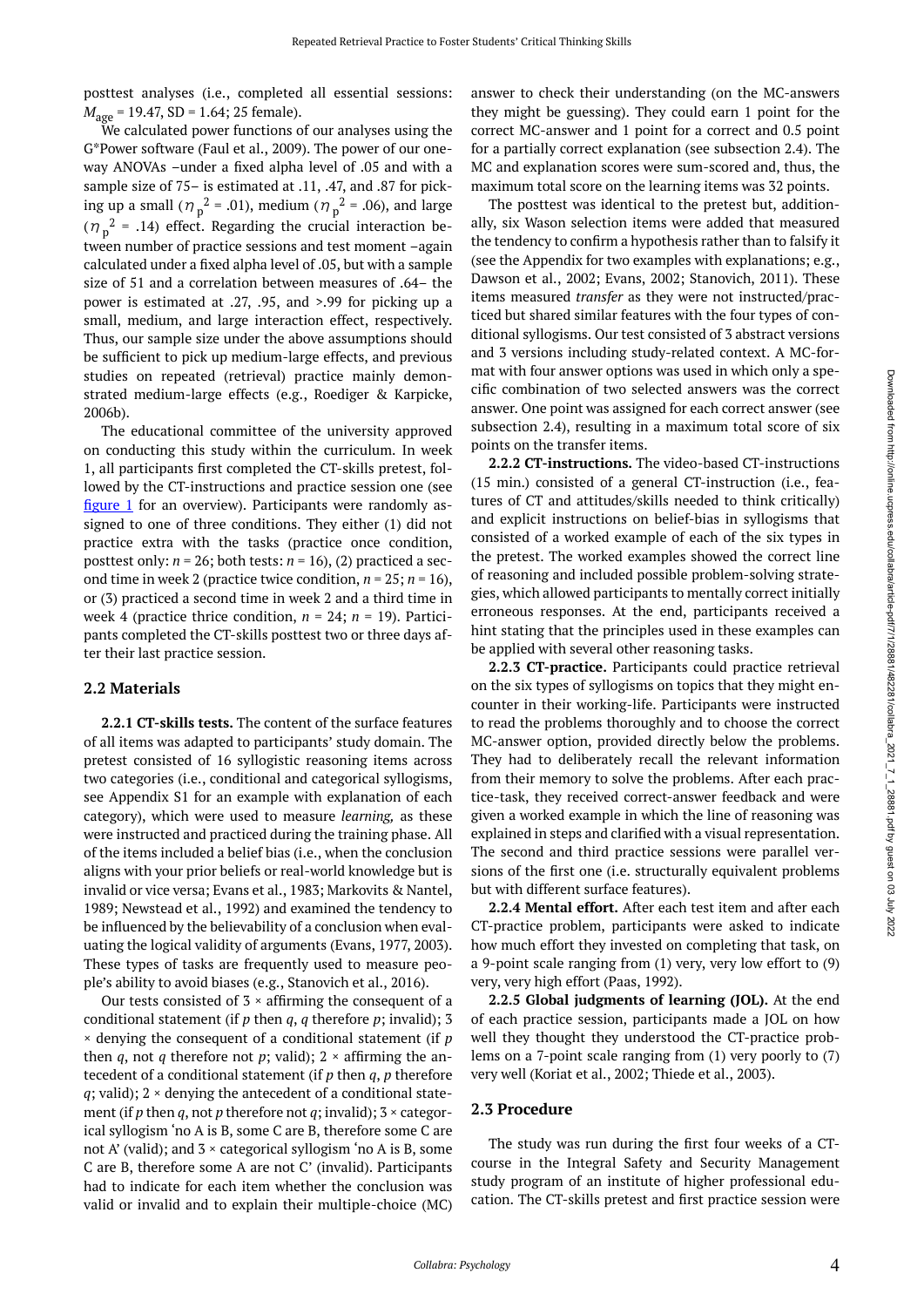conducted during the first lesson in a computer classroom at the participants' university with an entire class of students and their teacher present. The extra practice sessions and the posttest were completed entirely online (cf. Heijltjes, Van Gog, & Paas, 2014). Participants came from four different classes and within each class, students were randomly assigned to one of the conditions. All materials were delivered in a computer-based environment (Qualtrics platform). Participants could work at their own pace, were allowed to use scrap paper while solving the tasks, and timeon-task was logged during all phases.

In advance of the first lesson, the students were informed by their teacher about the experiment (i.e., procedure and time window). When entering the classroom in *week 1*, participants were instructed to sit down at one of the desks and read the A4-paper containing some general instructions and a link to the Qualtrics environment where they first had to sign an informed consent form. Thereafter, they had to fill in a demographic questionnaire and complete the pretest. After each test item, they had to indicate how much mental effort they invested. Subsequently, participants entered the practice phase in which they first viewed the video-based CT-instructions (15 min), followed by the practice tasks. At the end of the practice phase, participants had to indicate their JOL. Participants had to wait (in silence) until the last participant had finished before they were allowed to leave the classroom.

One day before each online session (i.e., practice session 2 and 3 and posttest), participants received an e-mail with a reminder and the request to reserve time for this mandatory part of their CT-course. One hour before participants could start, they received the link to the Qualtrics environment. They were given a specific time window (8 am to 10 pm that day) to complete these sessions. Two or three days after session 1, participants of the practice once condition had to complete the posttest. In the beginning of *week 2*, all participants had to complete the second practice session. Since the content of our materials was part of the final exam of this course and the ethical guidelines of the institute of higher professional education state that all students should have been offered the same exam materials, participants of the practice once condition practiced with the extra practice materials but they were no longer included in the experiment. Two or three days after session 2, participants of the practice twice condition had to complete the posttest. Due to practical reasons (i.e., one week school holiday), the procedure of week 2 was repeated in *week 4*; all participants had to complete the third practice session but students in the practice once and twice conditions were no longer partaking in the experiment and those in the practice thrice condition had to complete the posttest after three days. Participants who did not complete either the posttest or one of the extra practice sessions received an e-mail the day after the specific time-window with the message that they could complete it that day as a last opportunity.

### **2.4 Data Analysis**

Items were scored for accuracy; 1 point for each correct MC-alternative and a maximum of 1 point (increasing in steps of 0.5) for the correct explanation on the learning items (coding scheme can be found on our OSF-page). Unfortunately, one transfer item had to be removed from the test due to incorrectly offered MC-answer options. As a result, participants could attain a maximum total score of 32 points on the learning items and five points on the transfer items. For comparability, learning and transfer outcomes were computed as percentage correct scores instead of total scores. Two raters independently scored 25% of the explanations on the learning items of the posttest. Intraclass correlation coefficient (two-way mixed, consistency, singlemeasures; McGraw & Wong, 1996) was 0.996, indicating excellent interrater reliability (Koo & Li, 2016). The remainder of the tests was scored by one rater. Cronbach's alpha was .74 on the learning items on the pretest, .71 on the learning items on the posttest and .79 on the transfer items.

Boxplots were created to identify outliers (i.e., values that fall more than 1.5 times the interquartile range above the third quartile or below the first quartile) in the data. If any, we first conducted the analyses on the data of all participants and reran the analyses on the data without outliers. If outliers had influence on the results, we reported the data of both analyses. If not, we only reported the results on the full data set. In case of severe violations of the assumption of normality for our analyses, we conducted appropriate non-parametric tests.

#### **3. Results**

For all analyses in this paper, a *p*-value of .05 was used as a threshold for statistical significance. Partial eta-squared  $(\eta p^2)$  is reported as an effect size for all ANOVAs with  $\eta p^2$ = .01,  $\eta p^2$  = .06, and  $\eta p^2$  = .14 denoting small, medium, and large effects, respectively (Cohen, 1988). Cramer's *V* is reported as an effect size for chi-square tests with (having 2 degrees of freedom) *V* = .07, *V* = .21, and *V* = .35 denoting small, medium, and large effects, respectively.

#### **3.1 Check on Condition Equivalence**

Before running any of the main analyses, we checked our conditions on equivalence. Preliminary analyses confirmed that there were no a-priori differences between the conditions in age,  $F(2, 50) = 0.46$ ,  $p = .634$ ,  $\eta p^2 = .02$ ; educational background,  $\chi^2(8) = 12.69$ ,  $p = .12$ ,  $V = .35$ ; performance on the pretest,  $F(2, 47) = 0.24$ ,  $p = .790$ ,  $\eta p^2 = .01$ ; time spent on the pretest,  $F(2, 47) = 0.74$ ,  $p = .481$ ,  $\eta p^2 = .03$ ; mental effort invested on the pretest,  $F(2, 47) = 0.82$ ,  $p = .445$ ,  $\eta$   $p^2$  = .03; performance on practice problems session one, *F*(2, 74) = 0.12, *p* = .889,  $\eta$   $p^2$  < .01; time spent on practice problems session one,  $F(2, 74) = 0.89$ ,  $p = .417$ ,  $\eta p^2 = .02$ ; effort invested on practice problems session one, *F*(2, 74) = 0.47,  $p = .629$ ,  $\eta p^2 = .01$ ; and global JOL,  $F(2, 74) = 0.36$ ,  $p =$ .701,  $\eta p^2$  = .01. We found a gender difference between the conditions,  $\chi^2(2) = 6.23$ ,  $p = .043$ ,  $V = .35$ . However, gender did not correlate significantly with any of our performance measures (minimum  $p = .669$ ) and was therefore not a confounding variable.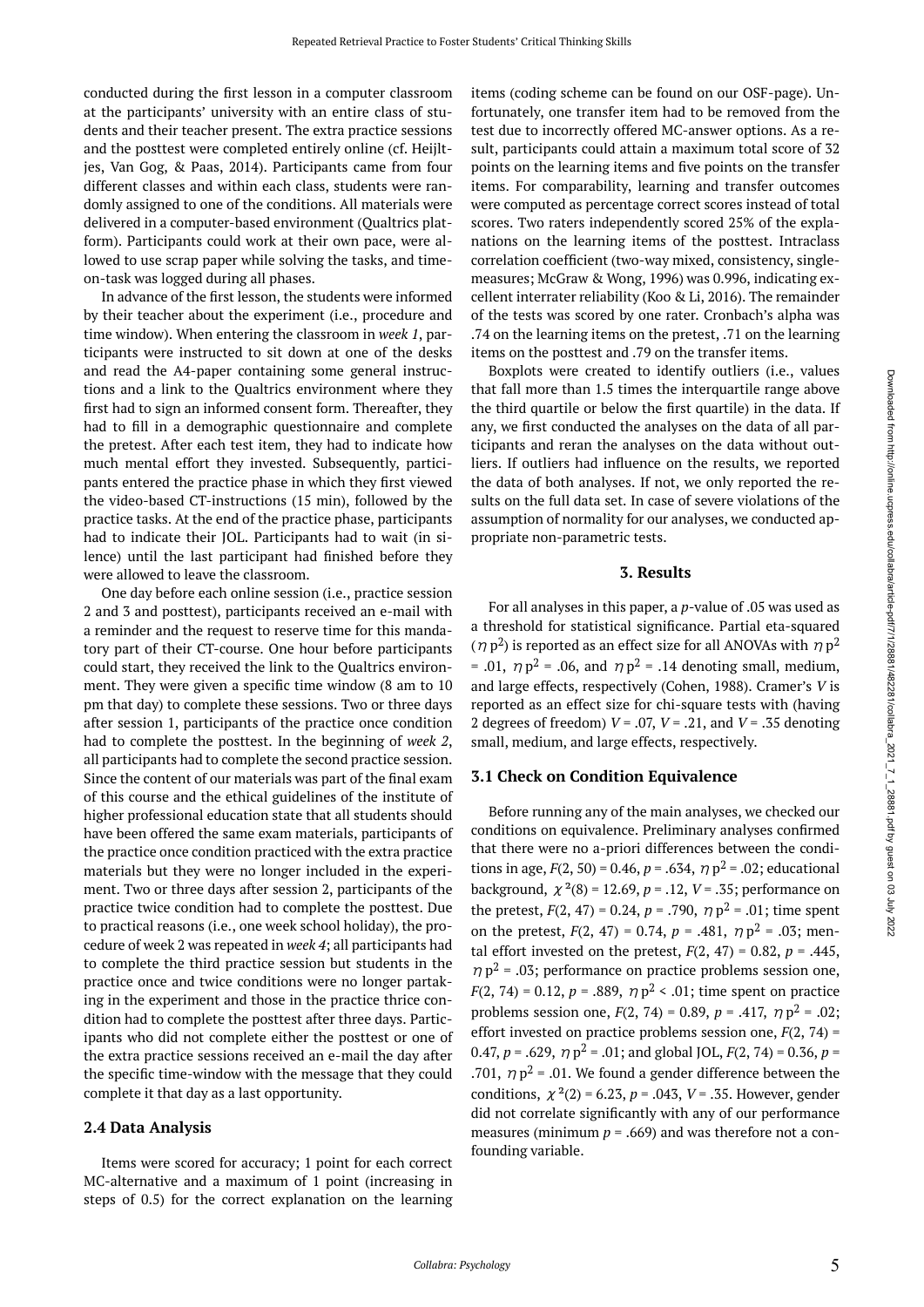<span id="page-5-0"></span>**Table 1. Means (SD) of Test performance on learning items (% correct score), Test performance on transfer items (% correct score), Invested mental effort during test (1–9), Time-on-task during test (in seconds), and Global Judgment of Learning (1-7) after the last practice session per Instructional condition** 

|                             |          |    | Instructional conditions |                |                 |  |
|-----------------------------|----------|----|--------------------------|----------------|-----------------|--|
|                             |          | N  | Practice once            | Practice twice | Practice thrice |  |
| Test performance            |          |    |                          |                |                 |  |
| Learning items              | Pretest  | 51 | 43.85 (18.22)            | 47.36 (21.07)  | 45.23 (17.25)   |  |
|                             | Posttest | 51 | 47.17 (14.46)            | 51.37 (18.94)  | 49.01 (14.94)   |  |
|                             | Posttest | 75 | 47.06 (15.88)            | 48.56 (17.85)  | 47.92 (14.22)   |  |
| Transfer items              | Posttest | 75 | 7.69 (19.66)             | 5.60 (17.81)   | 1.67(8.16)      |  |
| Mental effort               |          |    |                          |                |                 |  |
| Learning items              | Pretest  | 51 | 4.32(1.13)               | 3.65(1.28)     | 3.82(1.27)      |  |
|                             | Posttest | 51 | 4.48(1.25)               | 4.22(1.47)     | 4.22(1.47)      |  |
|                             | Posttest | 75 | 4.64(1.19)               | 4.60(1.19)     | 4.39(1.38)      |  |
| Transfer items              | Posttest | 75 | 4.23(1.43)               | 4.35(1.48)     | 4.01(1.68)      |  |
| Time on task                |          |    |                          |                |                 |  |
| Learning items <sup>a</sup> | Pretest  | 46 | 74.48 (17.13)            | 75.63 (21.25)  | 74.43 (18.57)   |  |
|                             | Posttest | 46 | 58.82 (31.86)            | 51.35 (22.85)  | 45.80 (23.36)   |  |
|                             | Posttest | 70 | 59.64 (21.89)            | 58.82 (26.08)  | 51.94 (28.50)   |  |
| <b>Transfer items</b>       | Posttest | 75 | 38.04 (19.11)            | 37.70 (25.47)  | 29.04 (16.75)   |  |
| <b>Global JOL</b>           |          | 75 | 4.04(1.64)               | 4.76(1.17)     | 4.63(1.47)      |  |

<sup>a</sup> Means (*SD*) of the data excluding outliers

### **3.2 Planned Analyses**

We conducted pretest to posttest analyses on the data of participants who completed all essential experimental sessions (*n* = 51) and posttest-only analyses on the data of participants who missed the demographic questions and pretest (*n* = 75). Because of a floor effect on transfer performance, analysis of the transfer data would unfortunately not be very meaningful, and we therefore report only descriptive statistics on those data. Together with the descriptive statistics of the other dependent variables, these can be found in [Table 1.](#page-5-0)

**3.2.1 Performance on learning items.** In contrast to Hypotheses 1 and 2a, a 2×3 mixed ANOVA with Test Moment (pretest, posttest) as within-subjects factor and Condition (practice once, practice twice, practice thrice) as between-subjects factor on performance on learning items revealed no main effects of Test Moment, *F*(1, 48) = 3.05, *p*   $= .087, \eta p^2 = .06, \text{ and Condition}, F(2, 48) = 0.24, p = .788,$  $\eta$   $p^2$  = .01. Furthermore, there was no interaction between Test Moment and Condition,  $F(2, 48) = 0.01$ ,  $p = .991$ ,  $\eta p^2 <$ .01. A one-way ANOVA with the full sample on the posttest data only, did not reveal an effect of Condition either, *F*(2,  $72$ ) = 0.06, *p* = .945,  $\eta$  p<sup>2</sup> < .01.

**3.2.2 Mental effort.** A 2×3 mixed ANOVA on invested mental effort on the learning items, with Test Moment (pretest, posttest) as within-subjects factor and Condition (practice once, practice twice, practice thrice) as betweensubjects factor showed a main effect of Test Moment, *F*(1, 48) = 8.41,  $p = .006$ ,  $\eta p^2 = .15$ ; less effort was invested on learning items on the pretest  $(M = 3.93, SD = 1.24)$  than the posttest  $(M = 4.32, SD = 1.30)$ . There was no main effect of Condition,  $F(2, 48) = 0.67$ ,  $p = .515$ ,  $\eta p^2 = .03$ , nor an interaction between Test Moment and Condition, *F*(2, 48) = 0.85,  $p = .435$ ,  $\eta p^2 = .03$ . A one-way ANOVA with the full sample on the posttest data only, did not reveal an effect of Condition either,  $F(2, 72) = 0.28$ ,  $p = .754$ ,  $\eta p^2 = .01$ .

**3.2.3 Time-on-test.** Because the data was not normally distributed, we conducted a Kruskal-Wallis H test with Condition (practice once, practice twice, practice thrice) as between-subjects factor on pretest-posttest differences in time spent on learning items. The results showed that there was no significant difference between conditions in pretestposttest time spent on learning items,  $\chi^2(2) = 1.54$ ,  $p =$ .464,  $\eta p^2$  = .01. A Kruskal-Wallis H test on the posttestonly data with Condition (practice once, practice twice, practice thrice) as between-subjects factor, showed that there was no significant difference in time spent on posttest learning items between conditions,  $\chi^2(2) = 4.54$ ,  $p = .103$ ,  $\eta$   $p^2$  = .04. In addition to the results of the analysis on the full data, a 2×3 mixed ANOVA on the data without five outliers with Test Moment (pretest, posttest) as within-subjects factor and Condition (practice once, practice twice, practice thrice) as between-subjects factor did reveal a significant effect of Test Moment, *F*(1, 42) = 39.34, *p* < .001,  $\eta$   $p^2$  = .48; more time was spent on the pretest (*M* = 73.84, *SD* = 17.55) than the posttest (*M* = 49.26, *SD* = 21.14).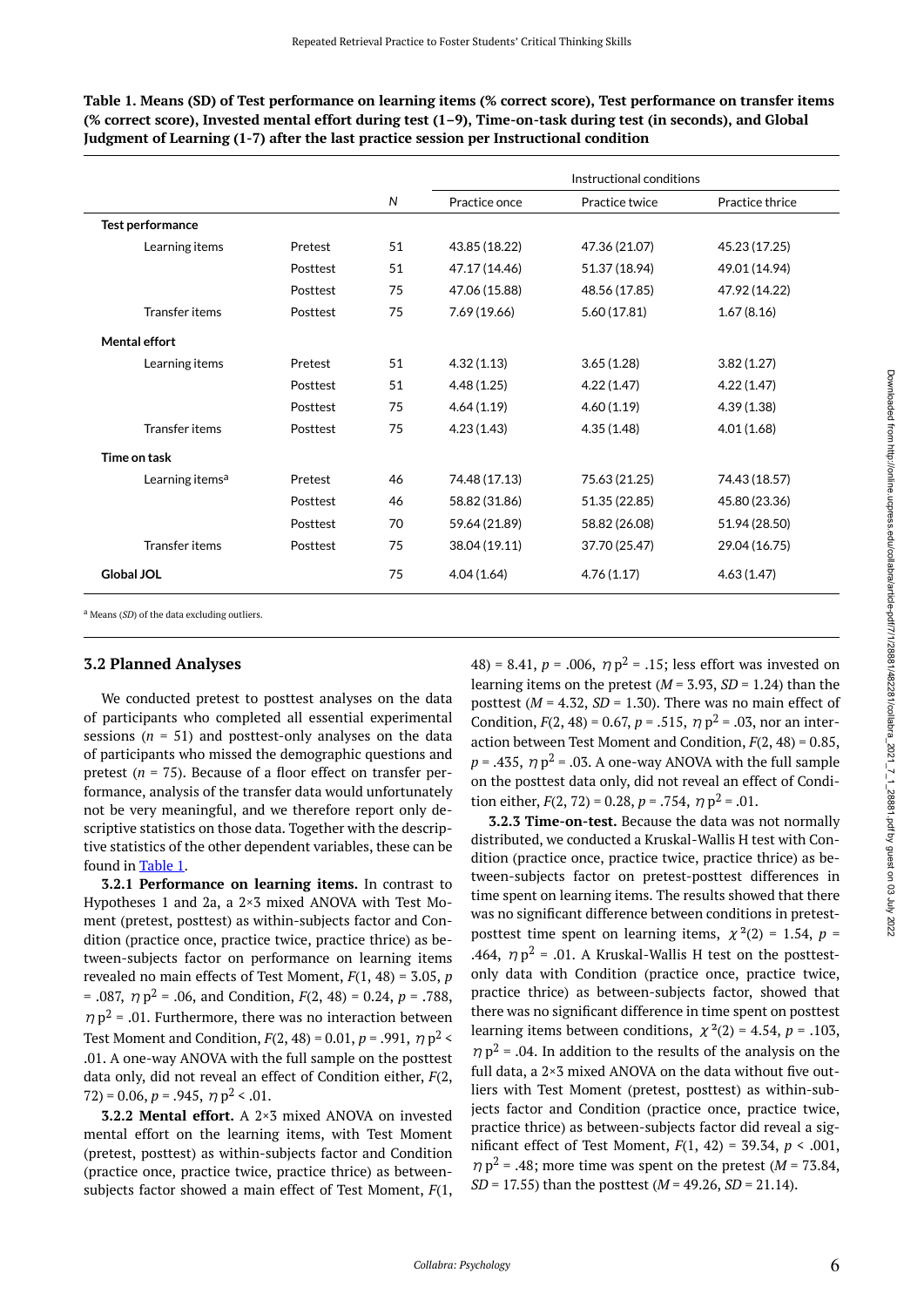**3.2.4 Global judgments of learning.** Finally, we examined differences in global JOLs using a one-way ANOVA. The results revealed no main effect of Condition, *F*(2, 74) = 1.82,  $p = .170$ ,  $\eta p^2 = .05$ .

### **3.3 Exploratory Analyses**

To gain more insight into the effects of repeated retrieval practice, we explored participants' level of performance during practice session one, two, and three. $3$  Descriptive statistics showed that on average, performance increased with increasing practice opportunities: mean percentage correct during practice session one was 58.67% (*SD* = 21.29; *n =* 75), during session two 65.31% (*SD* = 19.20; *n =* 49), and during practice three  $69.44\%$  (*SD* = 16.79; *n* = 24).<sup>4</sup> Since the transfer items of the tests shared similar features with the four types of conditional syllogisms, we additionally explored participants' level of performance during learning on these types only. Again, descriptive statistics showed that performance increased: mean percentage correct during practice session one was 55.33% (*SD* = 24.42; *n =* 75), during practice session two 63.78% (*SD* = 25.55; *n =* 49), and during practice session three 69.79% (*SD* = 19.48; *n =* 24).

Additionally, we explored whether performance on MCquestions only on the syllogism (learning) items improved after instruction and practice, using a 2×3 mixed ANOVA with Test Moment (pretest, posttest) as within-subjects factor and Condition (practice once, practice twice, practice thrice) as between-subjects factor. The results indeed revealed a main effect of Test Moment, *F*(1, 47) = 20.26, *p* < .001,  $\eta p^2$  = .30; performance was better on the posttest (*M* = 68.66, *SE* = 2.30) than the pretest (*M* = 57.42, *SE* = 2.60). There was, however, no significant main effect of Condition,  $F(2, 47) = 0.50$ ,  $p = .613$ ,  $\eta p^2 = .02$ , nor an interaction between Test Moment and Condition,  $F(2, 47) = 0.01$ ,  $p =$ .990,  $\eta$   $p^2$  < .01. Finally, we explored how much time participants spent on the worked-example feedback after correct and incorrect retrievals. Both test and descriptive statistics (see  $Table 2$ ) showed that participants spent – with almost all practice tasks – more time on the worked-example feedback after incorrect retrievals than after correct retrievals. Although participants generally spent less time on the worked-example feedback as they practiced more often (i.e., during a later practice session), this pattern is found during each of the three practice sessions.

#### **3.4 Addressing Potential Power Issues**

Due to a technical problem, our final sample was considerably smaller than predetermined and might have been insufficient to detect a small-medium interaction effect. Since adding participants to an already completed experiment will increase the Type 1 rate (alpha) and conducting a second identical experiment (i.e., in the context of an actual course) would be resource-demanding, we decided to exploratory apply whether or not that would be worthwhile, using a sequential stopping rule (SSR: see, for example Arghami & Billard, 1982, 1991; Botella et al., 2006; Doll, 1982; Fitts, 2010; Pocock, 1992; Ximénez & Revuelta, 2007). SSRs make it possible to stop early when statistical significance is unlikely to be achieved with the planned number of participants.

One SSR that is simple, efficient, and appropriate to this experiment is the COAST (composite open adaptive stopping rule; Frick, 1998). The COAST allows to stop testing participants and reject the null hypothesis if the *p*-value is less than a lower criterion of .01; to stop testing participants and retain the null hypothesis if the *p*-value is greater than an upper criterion of .36; and to test more participants if the *p*-value is between these two values. In the present study, the *p*-values of our main analyses (i.e., on performance measures) were obviously larger than the high criterion of .36. Hence, there was no hint of an existing effect of repeated retrieval practice in the present study and, thus, we decided not to add additional participants.

#### **4. Discussion**

The current study investigated whether repeated retrieval practice is beneficial to foster learning of CT-skills and whether it can additionally facilitate transfer. Contrary to our expectations, we did not reveal pretest to posttest performance gains on learning items. Thus, we did not replicate the finding that participants' performance improves after explicit instructions combined with retrieval practice on domain-specific problems (Hypothesis 1: e.g., Heijltjes et al., 2015; Van Peppen et al., 2018; Van Peppen, Verkoeijen, Heijltjes, et al., 2021; Van Peppen, Verkoeijen, Kolenbrander, et al., 2021). It should be noted, however, that this comparable level of posttest performance was attained in less time than pretest performance (i.e., prior to instruction/practice). Moreover, our exploratory findings on performance on MC-questions only, suggest that students did benefit from instructions and retrieval practice. This difference in outcomes when looking at MC-answers and total scores (i.e.,  $MC +$  justification) could mean that participants did learn what the right answer was, but may have been unable to justify their answers sufficiently. In that case, however, our intervention only resulted in simple memorization (i.e., rote learning; Mayer, 2002) instead of a deeper understanding of the subject matter. This might perhaps also explain the occurrence of a floor effect on performance on transfer items, as transfer of knowledge or skills depends on how well-developed the knowledge structures are that are formed during initial learning (e.g., Perkins & Salomon, 1992).

This concerns all participants who engaged in the relevant practice sessions (i.e., all conditions in practice session one, practice twice and 3 thrice in session two, and practice thrice in session three).

We additionally tested within the practice thrice condition (*n =* 24) whether there was a significant difference in performance during prac-4 tice session one, two, and three. Performance increased on average with increasing practice opportunities (M<sub>1</sub> = 60.42%, M<sub>2</sub> = 65.97%, M<sub>3</sub>  $= 69.44\%$ ), but these differences (possibly due to the small sample size) were not significant,  $F(2, 46) = 1.94$ ,  $p = .155$ ,  $\eta p^2 = .08$ .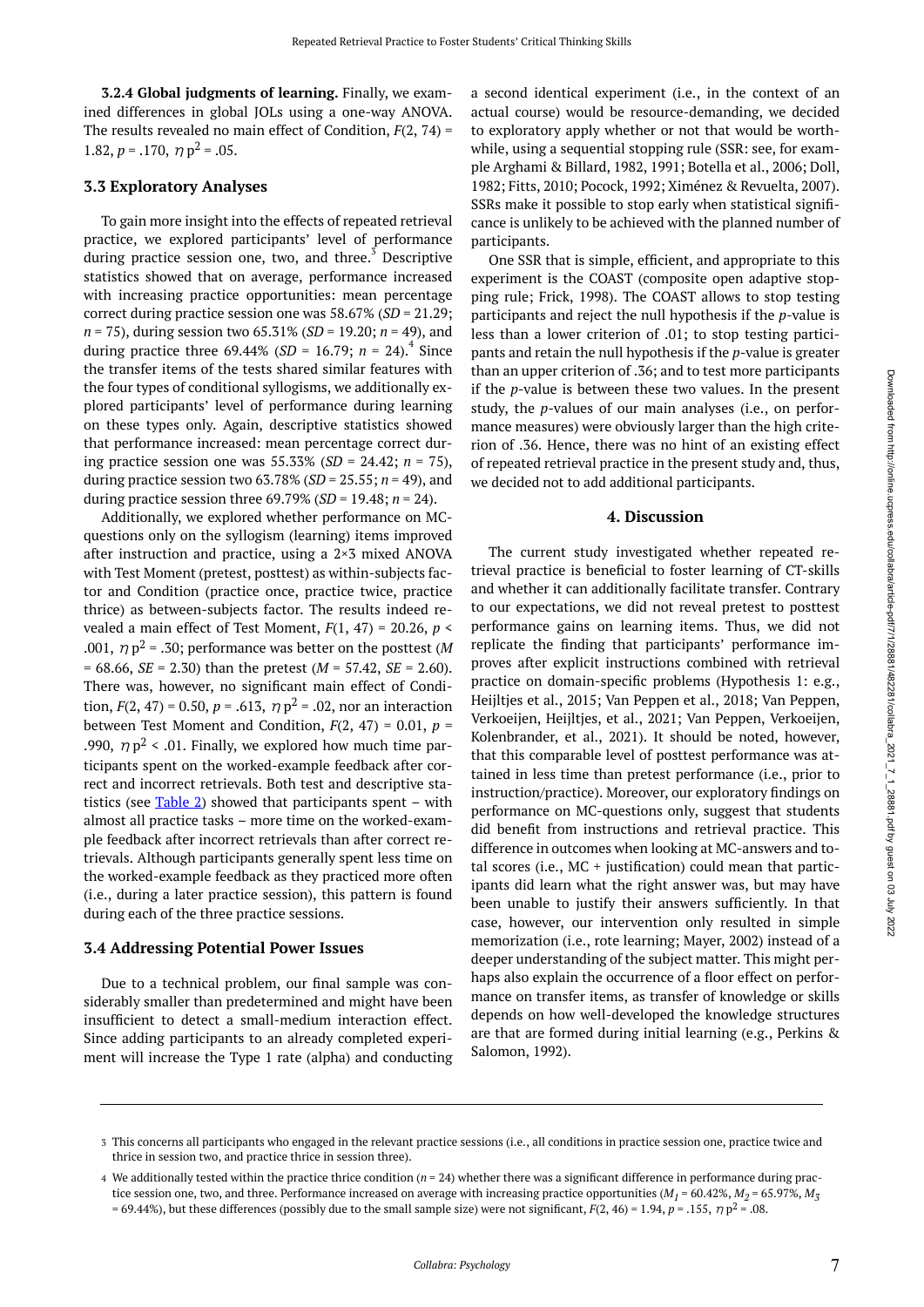**Table 2. Means (SD) of time spent on worked-example feedback after correct and incorrect retrievals (in seconds) and t-test statistics (df) per Practice task and Practice session.** 

|        | Session one<br>$n = 75$ |               |                | Session two<br>$n = 49$ |               |               | Session three<br>$n = 24$ |                   |                         |
|--------|-------------------------|---------------|----------------|-------------------------|---------------|---------------|---------------------------|-------------------|-------------------------|
|        | Correct                 | Incorrect     | t-test         | Correct                 | Incorrect     | t-test        | Correct                   | Incorrect         | t-test                  |
| Task 1 | 8.74 (8.74)             | 24.14 (21.75) | $3.59(73)^{*}$ | 6.09(6.01)              | 18.47 (15.61) | $3.80(47)$ ** | 5.67(5.55)                | 13.05 (17.82)     | $1.37(22)^{*}$          |
| Task 2 | 9.81(9.16)              | 23.71 (25.79) | $3.45(73)^{*}$ | 6.98(14.10)             | 30.41 (74.19) | 1.69(47)      | 4.21(3.31)                | 12.82 (11.70)     | $2.90(22)$ <sup>*</sup> |
| Task 3 | 6.15(6.56)              | 17.44 (11.25) | $4.56(73)$ **  | 12.34 (47.86)           | 11.96 (14.23) | $-0.02(47)$   | 8.24 (11.48)              | $0^{\mathsf{a}}$  |                         |
| Task 4 | 9.05(10.00)             | 26.99 (23.95) | $3.31(73)^{*}$ | 10.84 (20.46)           | 28.62 (63.37) | 1.23(47)      | 7.20(10.37)               | 22.89 (32.08)     | 1.67(22)                |
| Task 5 | 9.45 (11.90)            | 24.65 (22.55) | $3.38(73)^{*}$ | 7.21(8.20)              | 24.19 (48.24) | $2.23(47)^*$  | 5.39(3.96)                | 8.54 <sup>b</sup> | 0.78(22)                |
| Task 6 | 15.23 (16.23)           | 32.24 (23.59) | $3.37(72)^{*}$ | 7.46 (10.65)            | 22.72 (32.29) | $2.16(47)^*$  | 10.12 (13.38)             | 19.96 (32.28)     | 0.91(22)                |

<sup>a</sup> None of the participants completed this task incorrectly. <sup>b</sup> Only one of the participants completed this task incorrectly.

<span id="page-7-0"></span>*\*p* < .05, *\*\*p* < .001.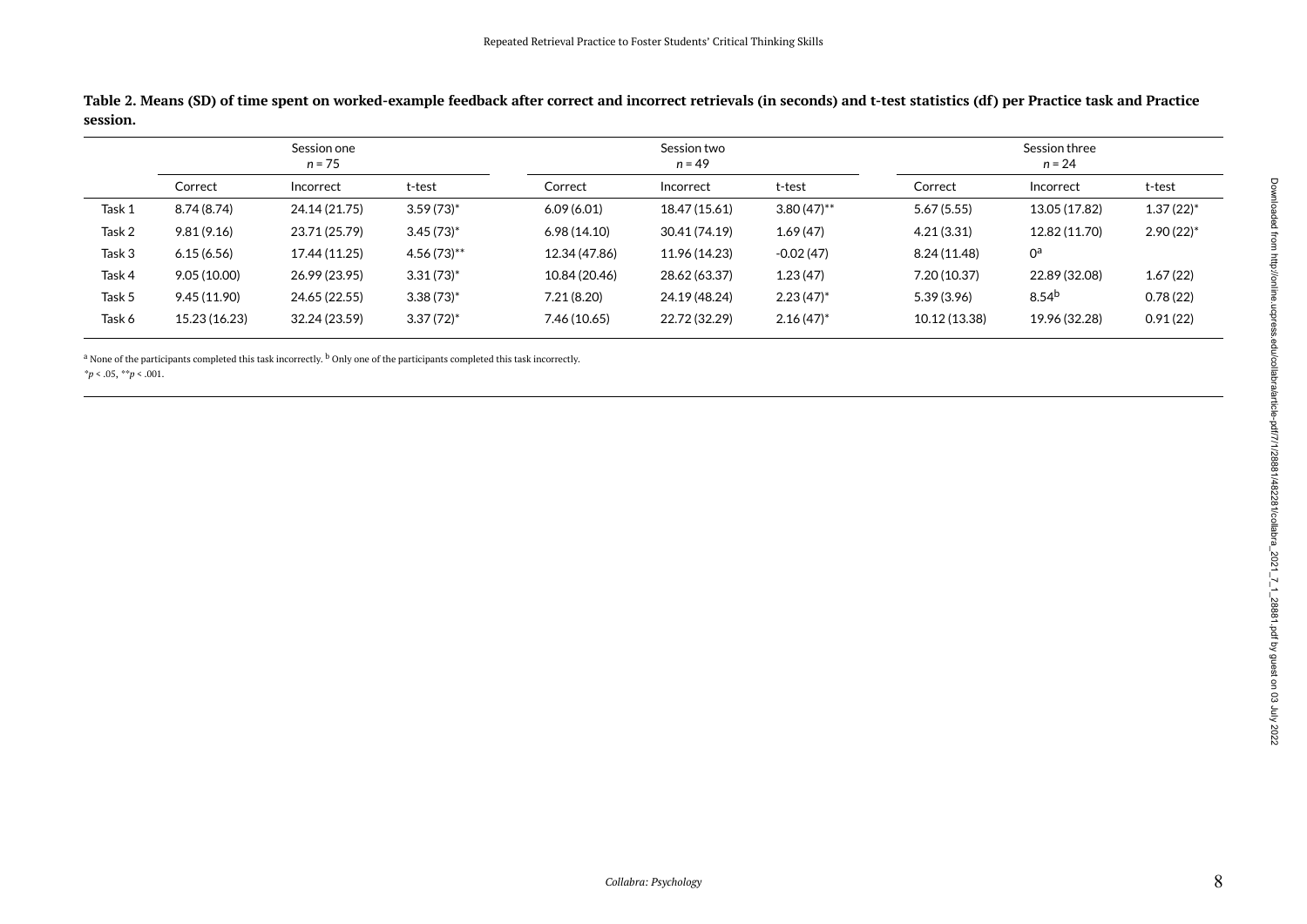In line with previous repeated retrieval findings (e.g., Roediger & Butler, 2011), average performance scores during practice seemed to increase with more repetitions. However, repeated retrieval practice did not have a significant effect –compared to practice once– on performance on the final test (i.e., on learning items; Hypotheses 2a/ 2b). Unfortunately, we were unable to test whether repeated retrieval practice would enhance transfer (Hypotheses 3a/ 3b) due to a floor effect. Because the power of our study was only sufficient to pick up medium-to-large effects of repeated retrieval, it could be that additional retrieval practice had an unidentifiable small effect. In the current study, each practice session consisted of multiple practice tasks (instead of one as in most studies) and it could, therefore, be argued that practice once in this study can already be seen as repeated practice, which possibly explains the absence of substantial effects of repeated retrieval.

Another potential explanation for the lack of effect of additional retrieval practice, might lie in the feedback that was provided after each retrieval attempt. While many studies only show a retrieval practice effect when feedback is provided (for an overview, see Van Gog & Sweller, 2015) and others show that elaborative feedback can enhance effects of retrieval practice (e.g., Pan et al., 2016; Pan & Rickard, 2018), findings from recent research suggest that the feedback after each retrieval attempt may have eliminated the repeated retrieval effect (Kliegl et al., 2019; Pastötter & Bäuml, 2016; Storm et al., 2014). According to the bifurcation model (Halamish & Bjork, 2011; Kornell et al., 2011), feedback only strengthens knowledge that is not successfully retrieved, whereas knowledge that is successfully retrieved is hardly affected by subsequent feedback. As such, it may be that participants in the condition that merely practiced once (i.e., lowest performance during practice) processed the feedback better and, therefore, performed equally well on the final test as participants in the other conditions. Moreover, it may be that participants' motivation to learn the correct answer was higher when they were unable to provide the correct answer during retrieval practice than when they were able to do so (e.g., Kang et al., 2009; Potts & Shanks, 2019). Our findings regarding time spent on worked-example feedback after correct/incorrect retrievals support this idea (i.e., more time spent after incorrect than correct retrievals). The possible elimination of a lag effect on learning problem-solving skills by providing feedback after each retrieval attempt is an interesting issue for future research.

Although participants achieved a considerably high level of performance during retrieval practice (approx. 60–70 percent correct), which was comparable to previous studies that did demonstrate beneficial effects of repeated retrieval practice (e.g., A. C. Butler, 2010; Roediger & Karpicke, 2006b), a floor effect on performance on transfer items had arisen. Since the practice tasks consisted of MC-questions only, this finding again supports the idea that students do benefit from instructions and retrieval practice but may have been unable to justify their answers on the tests sufficiently. Another likely cause for this floor effect may be that participants lacked profound in-depth understanding of the structural overlap between syllogisms and Wason selection tasks (i.e., measure of transfer). During practice, participants could earn one point for each correctly solved syllogism. Each transfer item, however, required recall and application of *all* four conditional syllogism principles to solve it correctly and, thus, to earn one point. Future studies on to-be-transferred problem-solving procedures as in the current study, should guarantee sufficient understanding of structural features of tasks and complete recall of the procedure during retrieval practice. It may be helpful to provide longer or more extensive practice, including more guidance in identifying how tasks are related. Potentially, practicing retrieval until all retrievals are successful and complete might be a solution for complete recall of procedures (i.e., successive relearning: e.g., Bahrick, 1979; Rawson et al., 2013). Given that transfer of CT skills from trained to untrained tasks remains elusive (as our current results also underline), there is an urgent need to determine the exact obstacles to the transfer of CT-skills, which could lie in a failure to recognize that the acquired knowledge is relevant to the new task, inadequate recall of the acquired knowledge, and/or difficulties in actually applying that knowledge onto the new task (i.e., three-step process of transfer; Barnett & Ceci, 2002).

To the best of our knowledge, this is the first study that investigated the effects of repeated retrieval practice in the CT-domain. Moreover, while the majority of research on repeated retrieval practice has been conducted in laboratory settings, the current was conducted as part of an existing CT-course –using educationally relevant practice sessions and retention intervals. As such, it adds to the small body of literature on what instructional designs are (or are not) efficient and effective for CT-courses aiming at learning and transfer of CT-skills, which is relevant for both educational science and educational practice.

### **Author Contributions**

Contributed to conception and design: LVP, PV, AH, TVG Contributed to acquisition of data: LVP

Contributed to analysis and interpretation of data: LVP, PV, TVG

Drafted and/or revised the article: LVP, PV, AH, EJ, TVG Approved the submitted version for publication: LVP, PV, AH, EJ, TVG

#### **Acknowledgments**

The authors would like to thank Stefan V. Kolenbrander for his help with running this study and Esther Stoop and Marjolein Looijen for their assistance with coding the data.

#### **Funding Information**

This work was supported by The Netherlands Organisation for Scientific Research (project number 409-15-203). TVG, PV, and AH were involved in the funding acquisition. The funding source was not involved in this study/manuscript.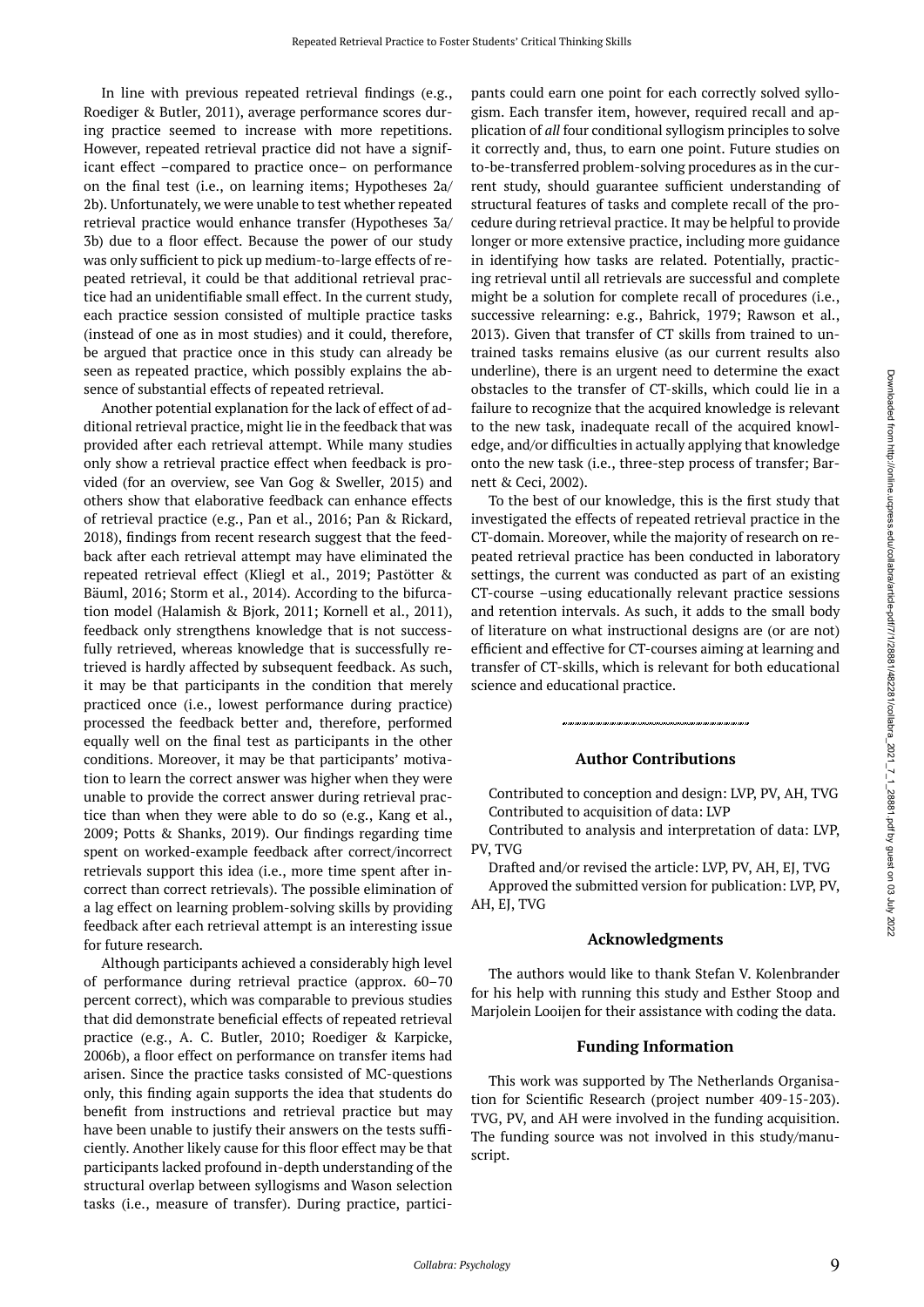# **Competing Interests**

The authors have no other competing interests to declare. PV is an editor at Collabra: Psychology. He was not involved in the review process of this article.

### **Data Accessibility Statement**

All data, script files, and materials (in Dutch) are available on the project page that we created for this study (anonymized view-only link: <https://osf.io/pfmyg/>).

## **Supplemental Material**

Appendix S1. Example Items CT-skills Tests. Docx Peer Review History. Docx

Submitted: December 06, 2020 PDT, Accepted: September 20, 2021 PDT

Downloaded from http://online.ucpress.edu/collabra/article-pdf/71/28881/482281/enlabra\_2021\_7\_1\_28881.pdf by guest on 03 July 2022 Downloaded from http://online.ucpress.edu/collabra/article-pdf/7/1/28881/2021\_1\_2221\_1\_2/22121\_1\_28881.pdf by guest on 03 July 2022



This is an open-access article distributed under the terms of the Creative Commons Attribution 4.0 International License (CCBY-4.0). View this license's legal deed at http://creativecommons.org/licenses/by/4.0 and legal code at http://creativecommons.org/licenses/by/4.0/legalcode for more information.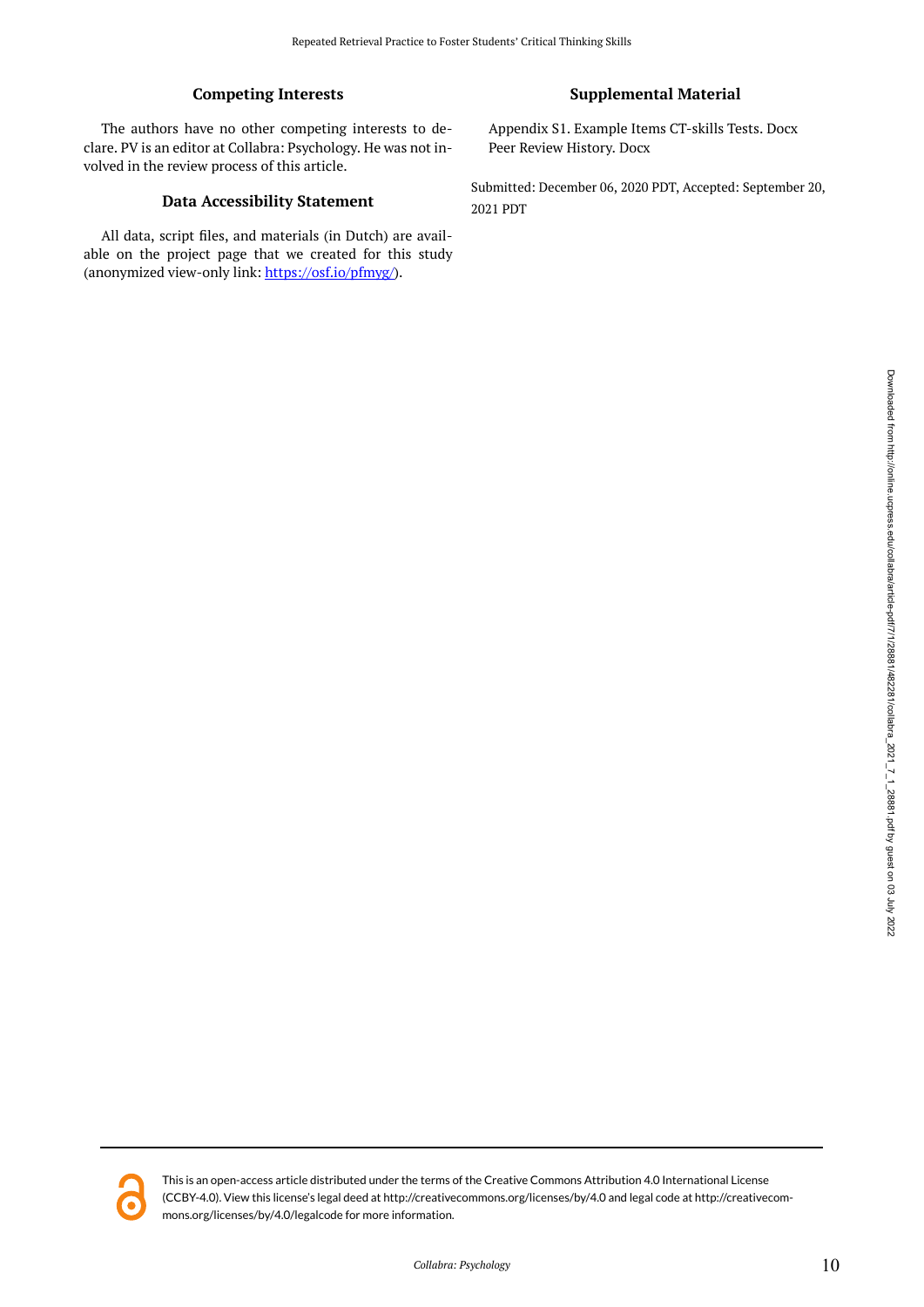# REFERENCES

- Abrami, P. C., Bernard, R. M., Borokhovski, E., Waddington, D. I., Wade, C. A., & Persson, T. (2014). Strategies for Teaching Students to Think Critically: A Meta-Analysis. *Review of Educational Research*, *85*(2), 275–314. <https://doi.org/10.3102/0034654314551063>
- Abrami, P. C., Bernard, R. M., Borokhovski, E., Wade, A., Surkes, M. A., Tamim, R., & Zhang, D. (2008). Instructional interventions affecting critical thinking skills and dispositions: A stage 1 meta-analysis. *Review of Educational Research*, *78*(4), 1102–1134. [htt](https://doi.org/10.3102/0034654308326084) [ps://doi.org/10.3102/0034654308326084](https://doi.org/10.3102/0034654308326084)
- Arghami, N. R., & Billard, L. (1982). A modification of a truncated partial sequential procedure. *Biometrika*, *69*(3), 613–618. [https://doi.org/10.1093/biomet/69.3.6](https://doi.org/10.1093/biomet/69.3.613) [13](https://doi.org/10.1093/biomet/69.3.613)
- Arghami, N. R., & Billard, L. (1991). A partial sequential t-test. *Sequential Analysis*, *10*(3), 181–197. [https://do](https://doi.org/10.1080/07474949108836234) [i.org/10.1080/07474949108836234](https://doi.org/10.1080/07474949108836234)
- Bahrick, H. P. (1979). Maintenance of knowledge: Questions about memory we forgot to ask. *Journal of Experimental Psychology: General*, *108*, 296.
- Barnett, S. M., & Ceci, S. J. (2002). When and where do we apply what we learn?: A taxonomy for far transfer. *Psychological Bulletin*, *128*(4), 612–637. [https://doi.or](https://doi.org/10.1037/0033-2909.128.4.612) [g/10.1037/0033-2909.128.4.612](https://doi.org/10.1037/0033-2909.128.4.612)
- Bassok, M., & Holyoak, K. J. (1989). Interdomain transfer between isomorphic topics in algebra and physics. *Journal of Experimental Psychology: Learning, Memory, and Cognition*, *15*(1), 153–166. [https://doi.or](https://doi.org/10.1037/0278-7393.15.1.153) [g/10.1037/0278-7393.15.1.153](https://doi.org/10.1037/0278-7393.15.1.153)
- Billings, L., & Roberts, T. (2014). *Teaching critical thinking: Using seminars for 21st century literacy*. Routledge. <https://doi.org/10.4324/9781315854595>
- Botella, J., Ximénez, C., Revuelta, J., & Suero, M. (2006). Optimization of sample size in controlled experiments: The CLAST rule. *Behavior Research Methods, Instruments, & Computers*, *38*(1), 65–76. [htt](https://doi.org/10.3758/bf03192751) [ps://doi.org/10.3758/bf03192751](https://doi.org/10.3758/bf03192751)
- Butler, A. C. (2010). Repeated testing produces superior transfer of learning relative to repeated studying. *Journal of Experimental Psychology: Learning, Memory, and Cognition*, *36*(5), 1118–1133. [https://doi.org/10.10](https://doi.org/10.1037/a0019902) [37/a0019902](https://doi.org/10.1037/a0019902)
- Butler, H. A., & Halpern, D. F. (2020). Critical Thinking Impacts Our Everyday Lives. In R.J. Sternberg & D. F. Halpern (Eds.), *Critical Thinking in Psychology* (pp. 152–172). Cambridge University Press. [https://doi.or](https://doi.org/10.1017/9781108684354.008) [g/10.1017/9781108684354.008](https://doi.org/10.1017/9781108684354.008)
- Carpenter, S. K. (2012). Testing enhances the transfer of learning. *Current Directions in Psychological Science*, *21*(5), 279–283. [https://doi.org/10.1177/09637214124](https://doi.org/10.1177/0963721412452728) [52728](https://doi.org/10.1177/0963721412452728)
- Carpenter, S. K., & Kelly, J. W. (2012). Tests enhance retention and transfer of spatial learning. *Psychonomic Bulletin & Review, 19(3), 443-448. [http](https://doi.org/10.3758/s13423-012-0221-2)* [s://doi.org/10.3758/s13423-012-0221-2](https://doi.org/10.3758/s13423-012-0221-2)
- Cohen, J. (1988). *Statistical power analysis for the behavioral sciences* (2. ed., reprint). Psychology Press.
- Cormier, S. M., & Hagman, J. D. (Eds.). (2014). *Transfer of learning: Contemporary research and applications*. Academic Press.
- Davies, M. (2013). Critical thinking and the disciplines reconsidered. *Higher Education Research & Development*, *32*(4), 529–544. [https://doi.org/10.1080/](https://doi.org/10.1080/07294360.2012.697878) [07294360.2012.697878](https://doi.org/10.1080/07294360.2012.697878)
- Dawson, E., Gilovich, T., & Regan, D. T. (2002). Motivated reasoning and performance on the Wason selection task. *Personality and Social Psychology Bulletin*, *28*(10), 1379–1387. [https://doi.org/10.1177/0](https://doi.org/10.1177/014616702236869) [14616702236869](https://doi.org/10.1177/014616702236869)
- Delaney, P. F., Verkoeijen, P. P. J. L., & Spirgel, A. (2010). Spacing and testing effects: A deeply critical, lengthy, and at times discursive review of the literature. In B. H. Ross (Ed.), *The psychology of learning and motivation: Advances in research and theory* (Vol. 53, pp. 63–147). Academic Press. [https://doi.org/10.1016/](https://doi.org/10.1016/s0079-7421(10)53003-2) [s0079-7421\(10\)53003-2](https://doi.org/10.1016/s0079-7421(10)53003-2)
- Doll, R. (1982). Clinical trials: Retrospect and prospect. *Statistics in Medicine*, *1*(4), 337–344. [https://doi.org/1](https://doi.org/10.1002/sim.4780010411) [0.1002/sim.4780010411](https://doi.org/10.1002/sim.4780010411)
- Dunlosky, J., Rawson, K. A., Marsh, E. J., Nathan, M. J., & Willingham, D. T. (2013). Improving students' learning with effective learning techniques: Promising directions from cognitive and educational psychology. *Psychological Science in the Public Interest*, *14*(1), 4–58. [https://doi.org/10.1177/15291006124532](https://doi.org/10.1177/1529100612453266) [66](https://doi.org/10.1177/1529100612453266)
- Evans, J. S. B. (1977). Toward a statistical theory of reasoning. *Quarterly Journal of Experimental Psychology*, *29*(4), 621–635. [https://doi.org/10.1080/1](https://doi.org/10.1080/14640747708400637) [4640747708400637](https://doi.org/10.1080/14640747708400637)
- Evans, J. S. B. (2002). Logic and human reasoning: An assessment of the deduction paradigm. *Psychological Bulletin*, *128*(6), 978–996. [https://doi.org/10.1037/003](https://doi.org/10.1037/0033-2909.128.6.978) [3-2909.128.6.978](https://doi.org/10.1037/0033-2909.128.6.978)
- Evans, J. S. B. (2003). In two minds: dual-process accounts of reasoning. *Trends in Cognitive Sciences*, *7*(10), 454–459. [https://doi.org/10.1016/j.tics.2003.0](https://doi.org/10.1016/j.tics.2003.08.012) [8.012](https://doi.org/10.1016/j.tics.2003.08.012)
- Evans, J. S. B., Barston, J. L., & Pollard, P. (1983). On the conflict between logic and belief in syllogistic reasoning. Memory & Cognition, 11(3), 295-306. [http](https://doi.org/10.3758/bf03196976) [s://doi.org/10.3758/bf03196976](https://doi.org/10.3758/bf03196976)
- Faul, F., Erdfelder, E., Buchner, A., & Lang, A.-G. (2009). Statistical power analyses using G\*Power 3.1: Tests for correlation and regression analyses. *Behavior Research Methods*, *41*(4), 1149–1160. [https://doi.org/1](https://doi.org/10.3758/brm.41.4.1149) [0.3758/brm.41.4.1149](https://doi.org/10.3758/brm.41.4.1149)
- Fiorella, L., & Mayer, R. E. (2015). *Learning as a generative activity*. Cambridge University Press. [http](https://doi.org/10.1017/cbo9781107707085) [s://doi.org/10.1017/cbo9781107707085](https://doi.org/10.1017/cbo9781107707085)
- Fiorella, L., & Mayer, R. E. (2016). Eight ways to promote generative learning. *Educational Psychology Review*, *28*(4), 717–741. [https://doi.org/10.1007/s1064](https://doi.org/10.1007/s10648-015-9348-9) [8-015-9348-9](https://doi.org/10.1007/s10648-015-9348-9)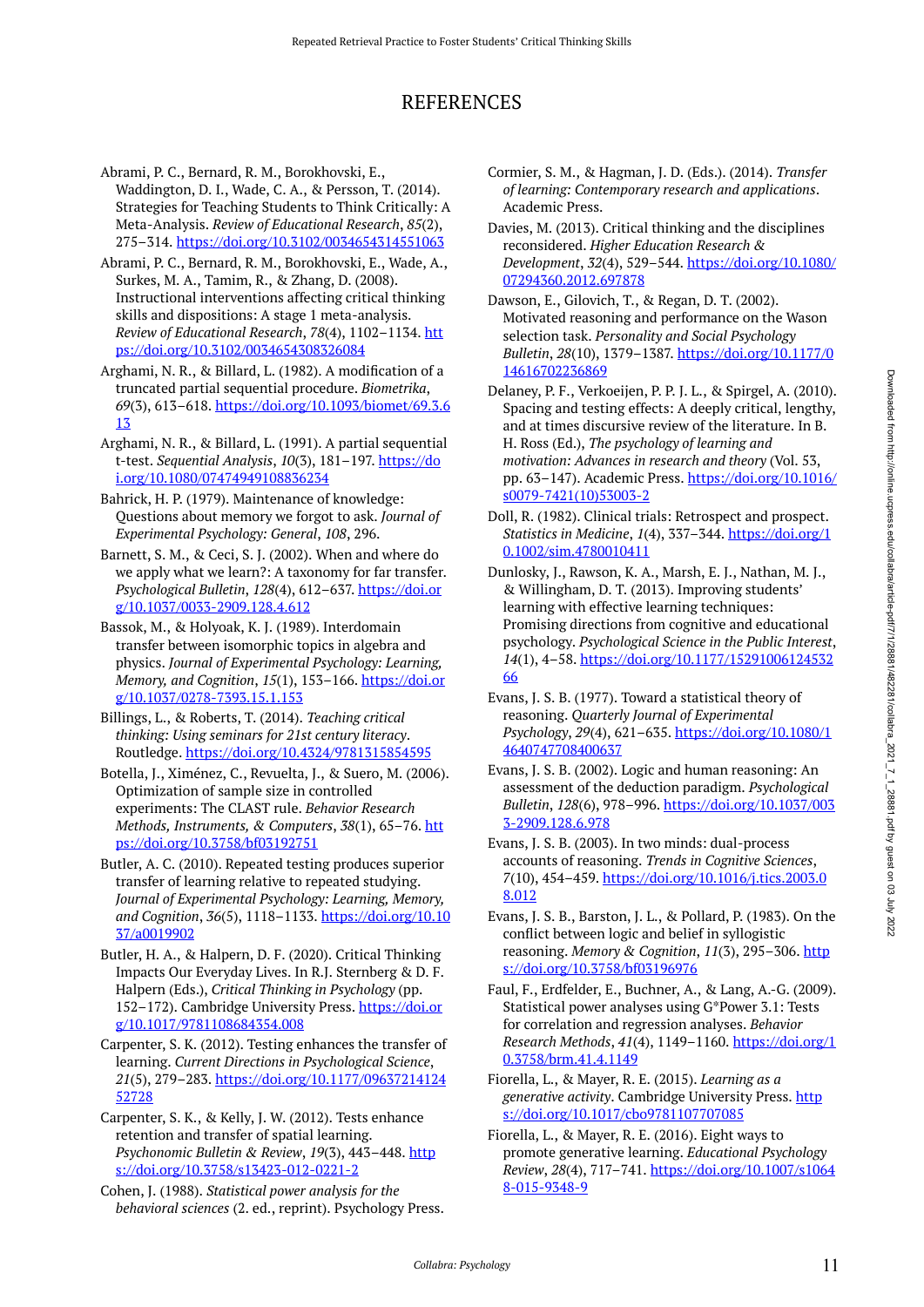- Fitts, D. A. (2010). Improved stopping rules for the design of efficient small-sample experiments in biomedical and biobehavioral research. *Behavior Research Methods*, *42*(1), 3–22. [https://doi.org/10.375](https://doi.org/10.3758/brm.42.1.3) [8/brm.42.1.3](https://doi.org/10.3758/brm.42.1.3)
- Frick, R. W. (1998). A better stopping rule for conventional statistical tests. *Behavior Research Methods, Instruments, & Computers*, *30*(4), 690–697. [h](https://doi.org/10.3758/bf03209488) [ttps://doi.org/10.3758/bf03209488](https://doi.org/10.3758/bf03209488)
- Gick, M. L., & Holyoak, K. J. (1983). Schema induction and analogical transfer. *Cognitive Psychology*, *15*(1), 1–38. [https://doi.org/10.1016/0010-0285\(83\)90002-6](https://doi.org/10.1016/0010-0285(83)90002-6)
- Halamish, V., & Bjork, R. A. (2011). When does testing enhance retention? A distribution-based interpretation of retrieval as a memory modifier. *Journal of Experimental Psychology: Learning, Memory, and Cognition*, *37*(4), 801–812. [https://doi.org/10.103](https://doi.org/10.1037/a0023219) [7/a0023219](https://doi.org/10.1037/a0023219)
- Halpern, D. F. (2014). *Critical thinking across the curriculum: A brief edition of thought & knowledge*. Routledge. <https://doi.org/10.4324/9781315805719>
- Halpern, D. F., & Butler, H. A. (2019). Teaching critical thinking as if our future depends on it, because it does. In J. Dunlosky & K. Rawson (Eds.), *The Cambridge Handbook of Cognition and Education* (pp. 51–66). Cambridge University Press. [https://doi.org/1](https://doi.org/10.1017/9781108235631.004) [0.1017/9781108235631.004](https://doi.org/10.1017/9781108235631.004)
- Haskell, R. E. (2001). *Transfer of learning: Cognition,*  instruction, and reasoning. Academic Press. [https://do](https://doi.org/10.1016/b978-012330595-4/50003-2) [i.org/10.1016/b978-012330595-4/50003-2](https://doi.org/10.1016/b978-012330595-4/50003-2)
- Heijltjes, A., Van Gog, T., Leppink, J., & Paas, F. (2014). Improving critical thinking: Effects of dispositions and instructions on economics students' reasoning skills. *Learning and Instruction*, *29*, 31–42. [https://do](https://doi.org/10.1016/j.learninstruc.2013.07.003) [i.org/10.1016/j.learninstruc.2013.07.003](https://doi.org/10.1016/j.learninstruc.2013.07.003)
- Heijltjes, A., Van Gog, T., Leppink, J., & Paas, F. (2015). Unraveling the effects of critical thinking instructions, practice, and self-explanation on students' reasoning performance. *Instructional Science*, *43*(4), 487–506. [https://doi.org/10.1007/s1125](https://doi.org/10.1007/s11251-015-9347-8) [1-015-9347-8](https://doi.org/10.1007/s11251-015-9347-8)
- Heijltjes, A., Van Gog, T., & Paas, F. (2014). Improving students' critical thinking: Empirical support for explicit instructions combined with practice. *Applied Cognitive Psychology*, *28*(4), 518–530. [https://doi.org/1](https://doi.org/10.1002/acp.3025) [0.1002/acp.3025](https://doi.org/10.1002/acp.3025)
- Holland, J. H., Holyoak, K. J., Nisbett, R. E., & Thagard, P. R. (1989). *Induction: Processes of inference, learning, and discovery*. MIT press.
- Janssen, E. M., Mainhard, T., Buisman, R. S. M., Verkoeijen, P. P. J. L., Heijltjes, A. E. G., Van Peppen, L. M., & Van Gog, T. (2019). Training Higher Education Teachers' Critical Thinking and Attitudes towards Teaching It. *Contemporary Educational Psychology*, *58*, 310–322. [https://doi.org/10.1016/j.ced](https://doi.org/10.1016/j.cedpsych.2019.03.007) [psych.2019.03.007](https://doi.org/10.1016/j.cedpsych.2019.03.007)
- Janssen, E. M., Meulendijks, W., Mainhard, T., Verkoeijen, P. P., Heijltjes, A. E., Van Peppen, L. M., & Van Gog, T. (2019). Identifying characteristics associated with higher education teachers' Cognitive Reflection Test performance and their attitudes towards teaching critical thinking. *Teaching and Teacher Education*, *84*, 139–149. [https://doi.org/10.10](https://doi.org/10.1016/j.tate.2019.05.008) [16/j.tate.2019.05.008](https://doi.org/10.1016/j.tate.2019.05.008)
- Kalyuga, S. (2011). Cognitive load theory: How many types of load does it really need? *Educational Psychology Review*, *23*(1), 1–19. [https://doi.org/10.100](https://doi.org/10.1007/s10648-010-9150-7) [7/s10648-010-9150-7](https://doi.org/10.1007/s10648-010-9150-7)
- Kang, M. J., Hsu, M., Krajbich, I. M., Loewenstein, G., McClure, S. M., Wang, J. T., & Camerer, J. F. (2009). The wick in the candle of learning: epistemic curiosity activates reward circuitry and enhances memory. *Psychological Science*, *20*(8), 963–973. [http](https://doi.org/10.1111/j.1467-9280.2009.02402.x) [s://doi.org/10.1111/j.1467-9280.2009.02402.x](https://doi.org/10.1111/j.1467-9280.2009.02402.x)
- Kliegl, O., Bjork, R. A., & Bäuml, K. H. T. (2019). Feedback at test can reverse the retrieval-effort effect. *Frontiers in Psychology*, *10*, 1863. [https://doi.or](https://doi.org/10.3389/fpsyg.2019.01863) [g/10.3389/fpsyg.2019.01863](https://doi.org/10.3389/fpsyg.2019.01863)
- Koehler, D. J., Brenner, L., & Griffin, D. (2002). The calibration of expert judgment: Heuristics and biases beyond the labratory. In T. Gilovich, D. W. Griffin, & D. Kahneman (Eds.), *Heuristics and Biases: The Psychology of Intuitive Judgment* (pp. 686–715). Cambridge University Press.
- Koo, T. K., & Li, M. Y. (2016). A guideline of selecting and reporting intraclass correlation coefficients for reliability research. *Journal of Chiropractic Medicine*, *15*(2), 155–163. [https://doi.org/10.1016/j.jcm.2016.0](https://doi.org/10.1016/j.jcm.2016.02.012) [2.012](https://doi.org/10.1016/j.jcm.2016.02.012)
- Koriat, A. (1997). Monitoring one's own knowledge during study: A cue-utilization approach to judgments of learning. *Journal of Experimental Psychology: General*, *126*(4), 349–370. [https://doi.org/](https://doi.org/10.1037/0096-3445.126.4.349) [10.1037/0096-3445.126.4.349](https://doi.org/10.1037/0096-3445.126.4.349)
- Koriat, A., Sheffer, L., & Ma'ayan, H. (2002). Comparing objective and subjective learning curves: judgments of learning exhibit increased underconfidence with practice. *Journal of Experimental Psychology: General*, *131*(2), 147–162. [https://doi.org/10.1037/0096-3445.1](https://doi.org/10.1037/0096-3445.131.2.147) [31.2.147](https://doi.org/10.1037/0096-3445.131.2.147)
- Kornell, N., Bjork, R. A., & Garcia, M. A. (2011). Why tests appear to prevent forgetting: a distributionbased bifurcation model. *Journal of Memory and Language*, *65*(2), 85–97. [https://doi.org/10.1016/j.jm](https://doi.org/10.1016/j.jml.2011.04.002) [l.2011.04.002](https://doi.org/10.1016/j.jml.2011.04.002)
- Kuhn, D. (2005). *Education for thinking*. Harvard University Press.
- Markovits, H., & Nantel, G. (1989). The belief-bias effect in the production and evaluation of logical conclusions. *Memory & Cognition*, *17*(1), 11–17. [http](https://doi.org/10.3758/bf03199552) [s://doi.org/10.3758/bf03199552](https://doi.org/10.3758/bf03199552)
- Mayer, R. E. (2002). Rote versus meaningful learning. *Theory into Practice*, *41*(4), 226–232. [https://doi.org/1](https://doi.org/10.1207/s15430421tip4104_4) [0.1207/s15430421tip4104\\_4](https://doi.org/10.1207/s15430421tip4104_4)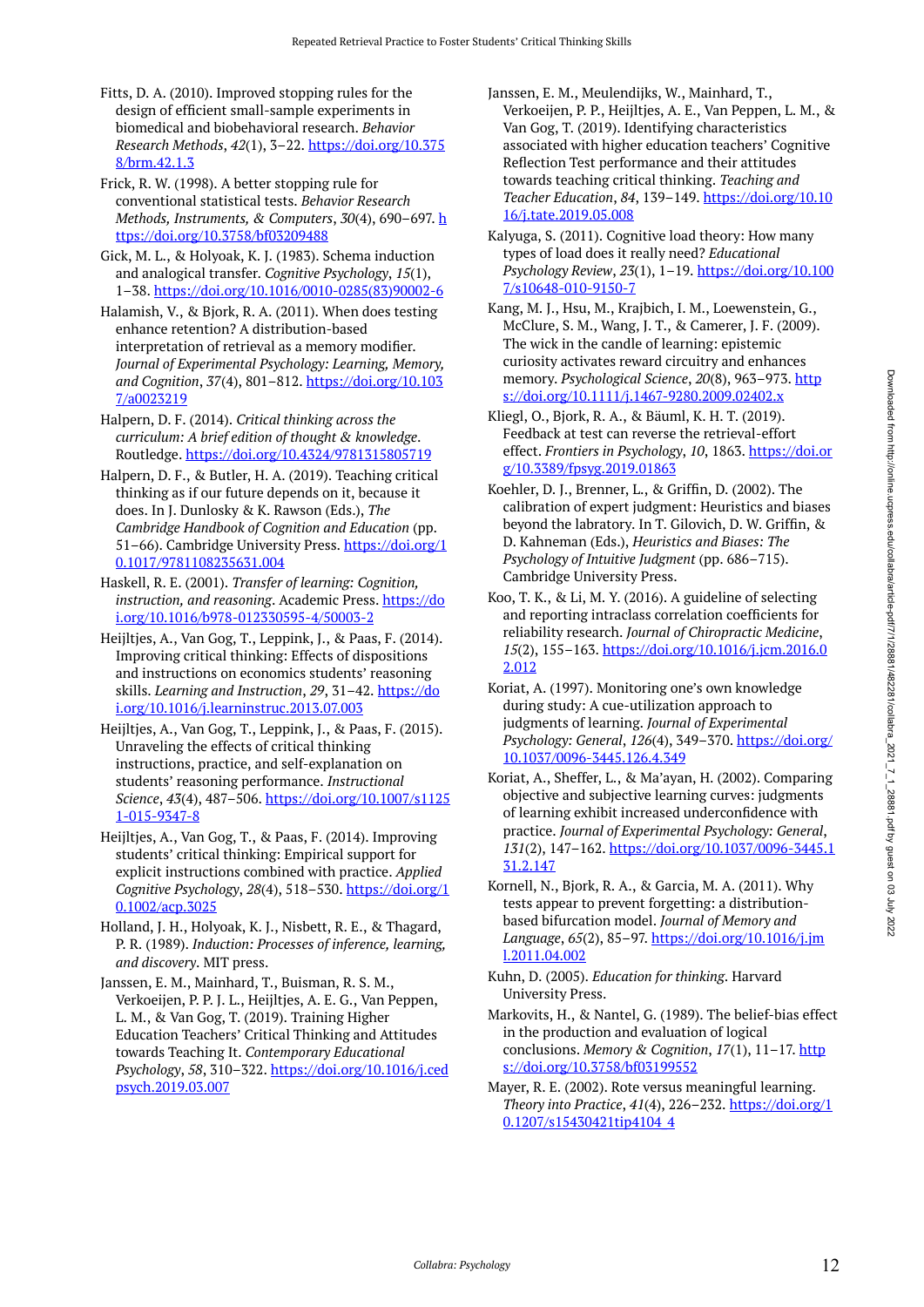McDaniel, M. A., Thomas, R. C., Agarwal, P. K., McDermott, K. B., & Roediger, H. L. (2013). Quizzing in middle-school science: Successful transfer performance on classroom exams. *Applied Cognitive Psychology*, *27*(3), 360–372. [https://doi.org/10.1002/ac](https://doi.org/10.1002/acp.2914) [p.2914](https://doi.org/10.1002/acp.2914)

McDaniel, M. A., Wildman, K. M., & Anderson, J. L. (2012). Using quizzes to enhance summativeassessment performance in a web-based class: An experimental study. *Journal of Applied Research in Memory & Cognition*, *1*(1), 18–26. [https://doi.org/10.1](https://doi.org/10.1016/j.jarmac.2011.10.001) [016/j.jarmac.2011.10.001](https://doi.org/10.1016/j.jarmac.2011.10.001) 

McGraw, K. O., & Wong, S. P. (1996). Forming inferences about some intraclass correlation coefficients. *Psychological Methods*, *1*(1), 30–46. [https://doi.org/1](https://doi.org/10.1037/1082-989x.1.1.30) [0.1037/1082-989x.1.1.30](https://doi.org/10.1037/1082-989x.1.1.30) 

Moreira, B. F. T., Pinto, T. S. S., Starling, D. S. V., & Jaeger, A. (2019). Retrieval practice in classroom settings: a review of applied research. *Frontiers in Education*, *4*, 5. [https://doi.org/10.3389/feduc.2019.00](https://doi.org/10.3389/feduc.2019.00005) [005](https://doi.org/10.3389/feduc.2019.00005) 

Nelson, T. O., Dunlosky, J., Graf, A., & Narens, L. (1994). Utilization of metacognitive judgments in the allocation of study during multitrial learning. *Psychological Science*, *5*(4), 207–213. [https://doi.org/1](https://doi.org/10.1111/j.1467-9280.1994.tb00502.x) [0.1111/j.1467-9280.1994.tb00502.x](https://doi.org/10.1111/j.1467-9280.1994.tb00502.x) 

Newstead, S. E., Pollard, P., Evans, J. St. B. T., & Allen, J. L. (1992). The source of belief bias effects in syllogistic reasoning. *Cognition*, 45(3), 257-284. [http](https://doi.org/10.1016/0010-0277(92)90019-e) [s://doi.org/10.1016/0010-0277\(92\)90019-e](https://doi.org/10.1016/0010-0277(92)90019-e) 

Paas, F. G. (1992). Training strategies for attaining transfer of problem-solving skill in statistics: A cognitive-load approach. *Journal of Educational Psychology*, *84*(4), 429–434. [https://doi.org/10.1037/0](https://doi.org/10.1037/0022-0663.84.4.429) [022-0663.84.4.429](https://doi.org/10.1037/0022-0663.84.4.429)

Pan, S. C., Gopal, A., & Rickard, T. C. (2016). Testing with feedback yields potent, but piecewise, learning of history and biology facts. *Journal of Educational Psychology*, *108*(4), 563–575. [https://doi.org/10.1037/](https://doi.org/10.1037/edu0000074) [edu0000074](https://doi.org/10.1037/edu0000074) 

Pan, S. C., & Rickard, T. C. (2018). Transfer of testenhanced learning: meta-analytic review and synthesis. *Psychological Bulletin*, *144*(7), 710–756. [htt](https://doi.org/10.1037/bul0000151) [ps://doi.org/10.1037/bul0000151](https://doi.org/10.1037/bul0000151) 

Pastötter, B., & Bäuml, K.-H. T. (2016). Reversing the testing effect by feedback: behavioral and electrophysiological evidence. *Cognitive, Affective, & Behavioral Neuroscience*, *16*(3), 473–488. [https://doi.o](https://doi.org/10.3758/s13415-016-0407-6) [rg/10.3758/s13415-016-0407-6](https://doi.org/10.3758/s13415-016-0407-6)

Perkins, D. N., & Salomon, G. (1992). Transfer of learning. In T. Husen & T. N. Postelwhite (Eds.), *The international encyclopedia of educational* (2nd ed., Vol. 11, pp. 6452–6457). Pergamon Press.

Pocock, S. J. (1992). When to stop a clinical trial. *British Medical Journal*, *305*, 235–240. [https://doi.org/10.113](https://doi.org/10.1136/bmj.305.6847.235) [6/bmj.305.6847.235](https://doi.org/10.1136/bmj.305.6847.235)

Potts, R., & Shanks, D. R. (2019). The benefit of generating errors during learning: what is the locus of the effect? *Journal of Experimental Psychology: Learning, Memory, and Cognition*, *45*(6), 1023–1041. [ht](https://doi.org/10.1037/xlm0000637) [tps://doi.org/10.1037/xlm0000637](https://doi.org/10.1037/xlm0000637) 

- Pyc, M. A., & Rawson, K. A. (2009). Testing the retrieval effort hypothesis: Does greater difficulty correctly recalling information lead to higher levels of memory? *Journal of Memory and Language*, *60*(4), 437–447. <https://doi.org/10.1016/j.jml.2009.01.004>
- Rawson, K. A., & Dunlosky, J. (2011). Optimizing schedules of retrieval practice for durable and efficient learning: How much is enough? *Journal of Experimental Psychology: General*, *140*(3), 283–302. [htt](https://doi.org/10.1037/a0023956) [ps://doi.org/10.1037/a0023956](https://doi.org/10.1037/a0023956)

Rawson, K. A., Dunlosky, J., & Sciartelli, S. M. (2013). The power of successive relearning: Improving performance on course exams and long-term retention. *Educational Psychology Review*, *25*(4), 523–548.<https://doi.org/10.1007/s10648-013-9240-4>

- Renkl, A. (2014). Toward an instructionally oriented theory of example‐based learning. *Cognitive Science*, *38*(1), 1–37.<https://doi.org/10.1111/cogs.12086>
- Rickard, T. C., & Pan, S. C. (2017). A dual memory theory of the testing effect. *Psychonomic Bulletin & Review*, *25*(3), 847–869. [https://doi.org/10.3758/s1342](https://doi.org/10.3758/s13423-017-1298-4) [3-017-1298-4](https://doi.org/10.3758/s13423-017-1298-4)
- Ritchhart, R., & Perkins, D. N. (2005). Learning to think: The challenges of teaching thinking. In K. J. Holyoak & R. G. Morrison (Eds.), *The Cam¬bridge handbook of thinking and reasoning* (pp. 775–802). Cambridge University Press.
- Roediger, H. L., III, & Butler, A. C. (2011). The critical role of retrieval practice in long-term retention. *Trends in Cognitive Sciences*, *15*(1), 20–27. [https://do](https://doi.org/10.1016/j.tics.2010.09.003) [i.org/10.1016/j.tics.2010.09.003](https://doi.org/10.1016/j.tics.2010.09.003)

Roediger, H. L., III, & Karpicke, J. D. (2006a). Test enhanced learning: Taking memory tests improves long term retention. *Psychological Science*, *17*(3), 249–255. [https://doi.org/10.1111/j.1467-9280.2006.01](https://doi.org/10.1111/j.1467-9280.2006.01693.x) [693.x](https://doi.org/10.1111/j.1467-9280.2006.01693.x) 

Roediger, H. L., III, & Karpicke, J. D. (2006b). The power of testing memory: Basic research and implications for educational practice. *Perspectives on Psychological Science*, *1*(3), 181–210. [https://doi.org/10.1111/j.174](https://doi.org/10.1111/j.1745-6916.2006.00012.x) [5-6916.2006.00012.x](https://doi.org/10.1111/j.1745-6916.2006.00012.x)

Rohrer, D., Taylor, K., & Sholar, B. (2010). Tests enhance the transfer of learning. *Journal of Experimental Psychology: Learning, Memory, and Cognition*, *36*(1), 233–239.<https://doi.org/10.1037/a0017678>

Rowland, C. A. (2014). The effect of testing versus restudy on retention: a meta-analytic review of the testing effect. *Psychological Bulletin*, *140*(6), 1432–1463. <https://doi.org/10.1037/a0037559>

Salomon, G., & Perkins, D. N. (1989). Rocky roads to transfer: Rethinking mechanism of a neglected phenomenon. *Educational Psychologist*, *24*(2), 113–142. [https://doi.org/10.1207/s15326985ep2402\\_1](https://doi.org/10.1207/s15326985ep2402_1) 

Stanovich, K. E. (2011). *Rationality and the reflective mind*. Oxford University Press.

Stanovich, K. E., West, R. F., & Toplak, M. E. (2016). *The Rationality Quotient: Toward a Test of Rational Thinking*. The MIT Press. [https://doi.org/10.7551/mitp](https://doi.org/10.7551/mitpress/9780262034845.001.0001) [ress/9780262034845.001.0001](https://doi.org/10.7551/mitpress/9780262034845.001.0001)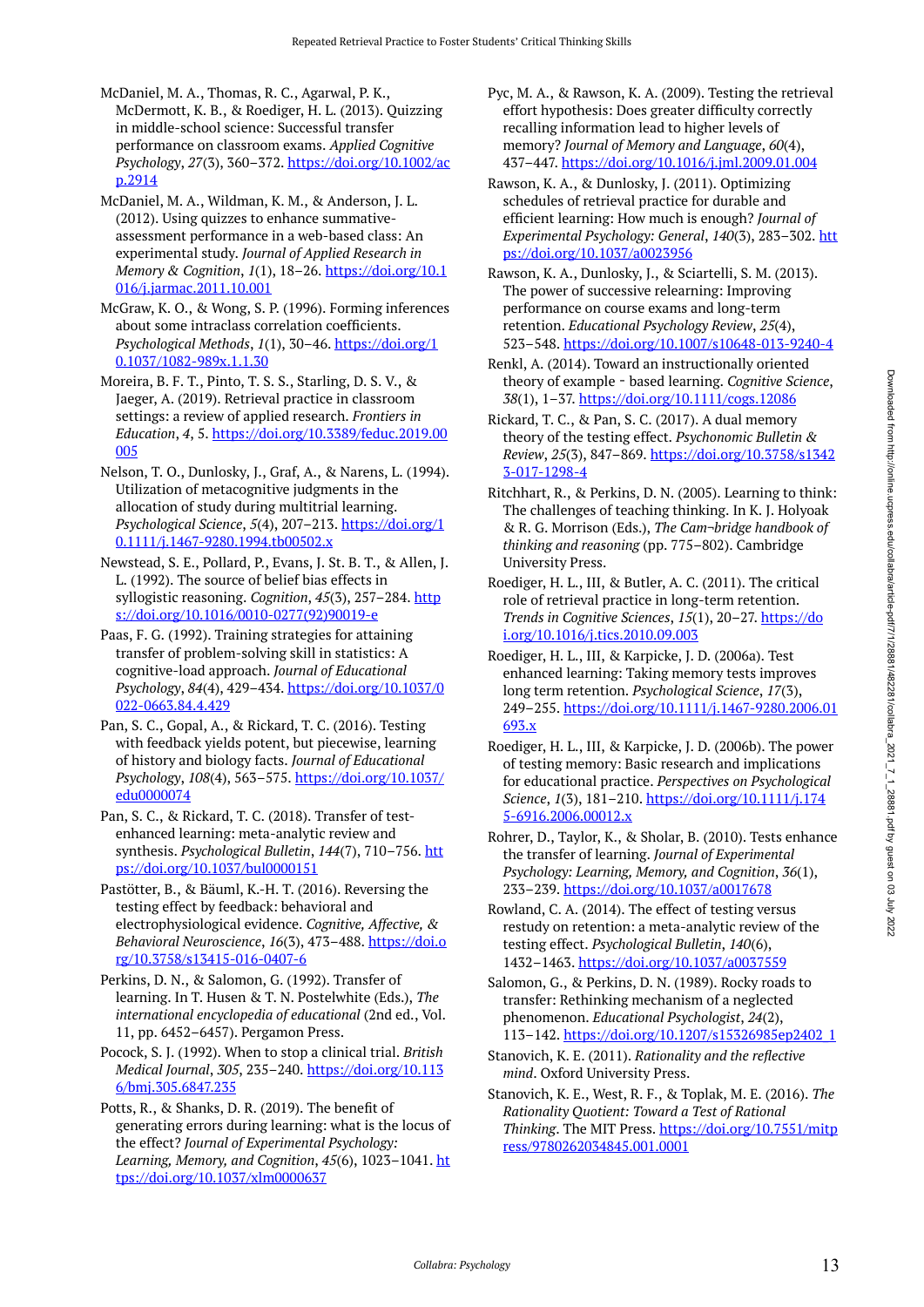- Sternberg, Robert J. (2001). Why schools should teach for wisdom: The balance theory of wisdom in educational settings. *Educational Psychologist*, *36*(4), 227–245. [https://doi.org/10.1207/s15326985ep3604\\_2](https://doi.org/10.1207/s15326985ep3604_2)
- Storm, B. C., Friedman, M. C., Murayama, K., & Bjork, R. A. (2014). On the transfer of prior tests or study events to subsequent study. *Journal of Experimental Psychology: Learning, Memory, and Cognition*, *40*(1), 115–124. <https://doi.org/10.1037/a0034252>
- Thiede, K. W., Anderson, M. C. M., & Therriault, D. (2003). Accuracy of metacognitive monitoring affects learning of texts. *Journal of Educational Psychology*, *95*(1), 66–73. [https://doi.org/10.1037/0022-0663.9](https://doi.org/10.1037/0022-0663.95.1.66) [5.1.66](https://doi.org/10.1037/0022-0663.95.1.66)
- Tiruneh, D. T., Verburgh, A., & Elen, J. (2014). Effectiveness of critical thinking instruction in higher education: A systematic review of intervention studies. *Higher Education Studies*, *4*(1), 1–17. [https://d](https://doi.org/10.5539/hes.v4n1p1) [oi.org/10.5539/hes.v4n1p1](https://doi.org/10.5539/hes.v4n1p1)
- Tiruneh, D. T., Weldeslassie, A. G., Kassa, A., Tefera, Z., De Cock, M., & Elen, J. (2016). Systematic design of a learning environment for domain-specific and domain-general critical thinking skills. *Educational Technology Research and Development*, *64*(3), 481–505. <https://doi.org/10.1007/s11423-015-9417-2>
- Trauzettel-Klosinski, S., & Dietz, K. (2012). Standardized assessment of reading performance: the new International Reading Speed Texts IReST. *Investigative Ophthalmology & Visual Science*, *53*(9), 5452–5461.<https://doi.org/10.1167/iovs.11-8284>
- Tversky, A., & Kahneman, D. (1974). Judgment under uncertainty: Heuristics and biases. *Science*, *185*, 1124–1131. [https://doi.org/10.1126/science.185.415](https://doi.org/10.1126/science.185.4157.1124) [7.1124](https://doi.org/10.1126/science.185.4157.1124)
- Van Brussel, S., Timmermans, M., Verkoeijen, P., & Paas, F. (2020). 'Consider the Opposite'–Effects of Elaborative Feedback and Correct Answer Feedback on Reducing Confirmation Bias–a Pre-registered Study. *Contemporary Educational Psychology*, 101844. <https://doi.org/10.1016/j.cedpsych.2020.101844>
- Van Gelder, T. (2005). Teaching critical thinking: Some lessons from cognitive science. *College Teaching*, *53*(1), 41–48.<https://doi.org/10.3200/ctch.53.1.41-48>
- Van Gog, T., & Paas, F. (2008). Instructional efficiency: revisiting the original construct in educational research. *Educational Psychologist*, *43*(1), 16–26. [http](https://doi.org/10.1080/00461520701756248) [s://doi.org/10.1080/00461520701756248](https://doi.org/10.1080/00461520701756248)
- Van Gog, T., Rummel, N., & Renkl, A. (2019). Learning how to solve problems by studying examples. In J. Dunlosky & K. Rawson (Eds.), *The Cambridge handbook of cognition and education* (pp. 183–208). Cambridge University Press.
- Van Gog, T., & Sweller, J. (2015). Not new, but nearly forgotten: the testing effect decreases or even disappears as the complexity of learning materials increases. *Educational Psychology Review*, *27*(2), 247–264. <https://doi.org/10.1007/s10648-015-9310-x>
- Van Peppen, L. M., Verkoeijen, P. P. J. L., Heijltjes, A. E. G., Janssen, E. M., Koopmans, D., & Van Gog, T. (2018). Effects of self-explaining on learning and transfer of critical thinking skills. *Frontiers in Education*, *3*, 100. [https://doi.org/10.3389/feduc.201](https://doi.org/10.3389/feduc.2018.00100) [8.00100](https://doi.org/10.3389/feduc.2018.00100)
- Van Peppen, L. M., Verkoeijen, P. P. J. L., Heijltjes, A. E. G., Janssen, E. M., & van Gog, T. (2021). Enhancing students' critical thinking skills: Is comparing correct and erroneous examples beneficial? *Instructional Science*, 1–31. [https://doi.org/10.1007/s11251-021-09](https://doi.org/10.1007/s11251-021-09559-0) [559-0](https://doi.org/10.1007/s11251-021-09559-0)
- Van Peppen, L. M., Verkoeijen, P. P. J. L., Kolenbrander, S. V., Heijltjes, A. E. G., Janssen, E. M., & van Gog, T. (2021). Learning to avoid biased reasoning: Effects of interleaved practice and worked examples. *Journal of Cognitive Psychology*, *33*(3), 304–326. [https://doi.org/1](https://doi.org/10.1080/20445911.2021.1890092) [0.1080/20445911.2021.1890092](https://doi.org/10.1080/20445911.2021.1890092)
- West, R. F., Toplak, M. E., & Stanovich, K. E. (2008). Heuristics and biases as measures of critical thinking: Associations with cognitive ability and thinking dispositions. *Journal of Educational Psychology*, *100*(4), 930–941.<https://doi.org/10.1037/a0012842>
- Wittrock, M. C. (2010). Learning as a generative process. *Educational Psychologist*, *45*(1), 40–45. [https://doi.or](https://doi.org/10.1080/00461520903433554) [g/10.1080/00461520903433554](https://doi.org/10.1080/00461520903433554)
- Ximénez, C., & Revuelta, J. (2007). Extending the CLAST sequential rule to one-way ANOVA under group sampling. *Behavior Research Methods, Instruments, & Computers*, *39*(1), 86–100. [https://do](https://doi.org/10.3758/bf03192847) [i.org/10.3758/bf03192847](https://doi.org/10.3758/bf03192847)
- Zimmerman, B. J. (2000). Self-efficacy: An essential motive to learn. *Contemporary Educational Psychology*, *25*(1), 82–91. <https://doi.org/10.1006/ceps.1999.1016>